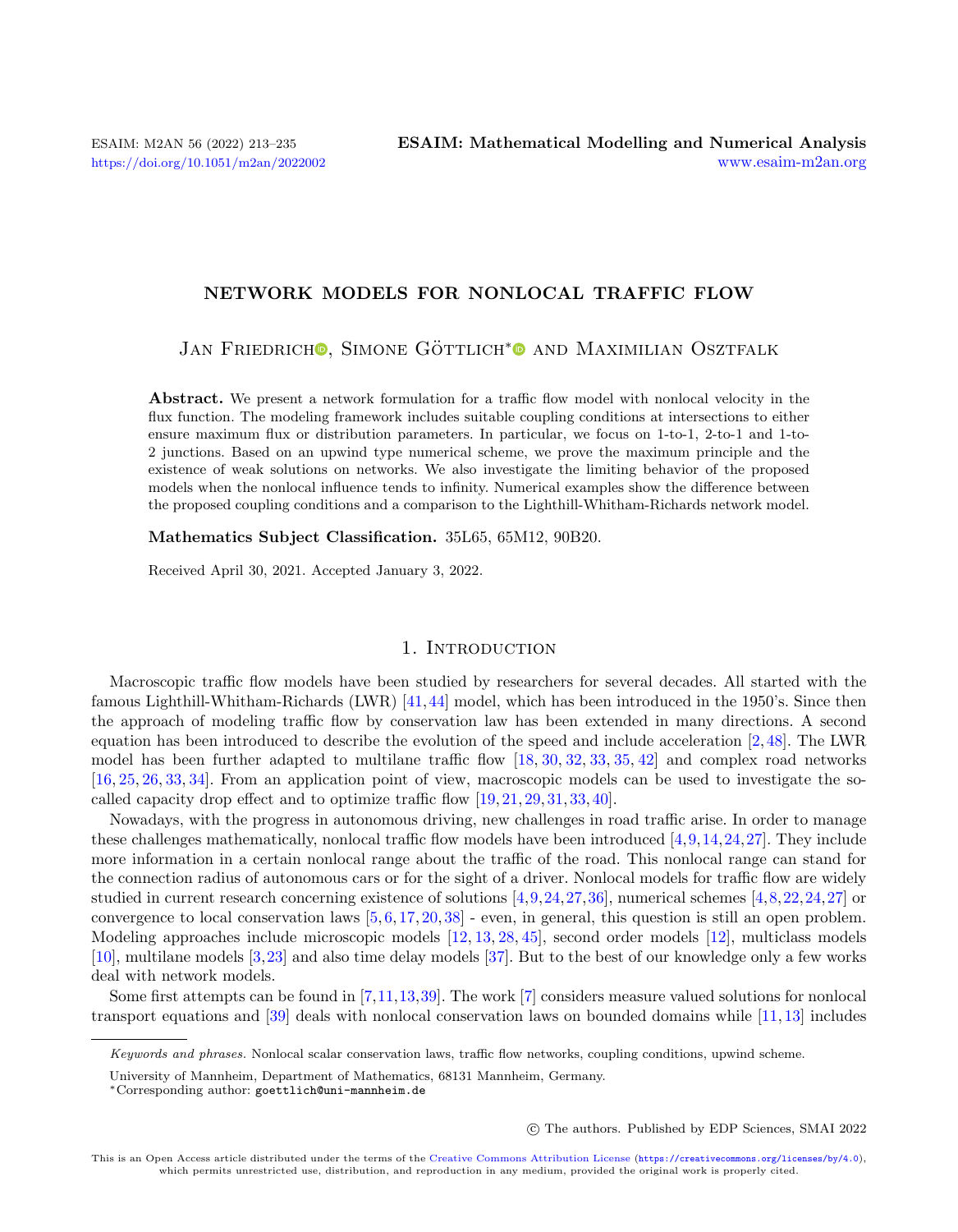1-to-1 junctions. In [\[11\]](#page-21-33), the existence and well-posedness of solutions at a 1-to-1 junction is shown, where the roads are allowed to differ in the velocity and maximum road capacities. To the best of our knowledge, network models for other types of junctions have not been studied in literature and a general framework to deal with nonlocal traffic flow models on a network, similar to the LWR model, is missing in current research.

Hence, in this work we propose a network formulation for a class of nonlocal traffic flow models. The work is thereby structured as following: in the next section we introduce the network setting. We concentrate on single junctions and define a weak solution. Additionally, we introduce rather general assumptions on the coupling conditions necessary to obtain a well-posed model. It turns out that the 1-to-1 junction model from [\[11\]](#page-21-33) fulfills these assumptions. Furthermore, we also present two different explicit choices of the coupling conditions for 1-to-2 and 2-to-1 junctions which are inspired by well-studied couplings of the LWR model on a network. In Section [3,](#page-6-0) we present a numerical scheme to solve the nonlocal equations on a network and argue that it converges to a weak solution. In particular, we also prove that the numerical scheme and hence the weak solution inherit a suitable maximum principle. Furthermore, we investigate the limit behavior of the junction models for a nonlocal range tending to infinity in Section [4.](#page-9-0) This case is of special interest for nonlocal traffic flow models since they are motivated by autonomous cars and an infinitely large range can be interpreted as prefect information for each driver. We close this work in Section [5](#page-14-0) by numerically comparing the proposed coupling conditions for the nonlocal model. On the one hand, we demonstrate differences between the nonlocal approaches and on the other hand, we give a comparison to the LWR network model.

## <span id="page-1-0"></span>2. Network modeling

Following the ideas presented in [\[26,](#page-21-7) [29\]](#page-21-11) we describe a traffic flow network as a directed graph  $G = (V, E)$ , where the arcs  $E$  correspond to roads and the vertices  $V$  to junctions or intersections.

On each road  $e \in E$  the density of cars is given by  $\rho_e(t, x)$  and for a given initial state  $\rho_e(0, x)$   $\forall e \in E$  the dynamics are governed by conservation laws of the form

$$
\partial_t \rho_e(t, x) + \partial_x f_e(t, x, \{\rho_k(t, \cdot)\}_{k \in E}) = 0 \quad \forall e \in E, \ x \in (a_e, b_e), \ t > 0. \tag{2.1}
$$

Equation [\(2.1\)](#page-1-0) allows for different choices of the flux functions  $f_e$  as for example the well-studied Lighthill-Whitham-Richards (LWR) model of local type

<span id="page-1-1"></span>
$$
f_e(t, x, \{\rho_k(t, \cdot)\}_{k \in E}) = \rho_e(t, x)v_e(\rho_e(t, x)),
$$
\n(2.2)

where  $v_e$  are suitable velocity functions. On the other hand, the flux function can be of nonlocal type and hence depend on the whole density of the road  $e$  at time  $t$ . In this work, we focus on the nonlocal case but first shortly give some remarks about the modeling of the local setting.

Generally, for solving hyperbolic partial differential equations (PDEs) on a network the boundary treatment is essential. Therefore, the boundary (or coupling) conditions at junctions  $v \in V$  have to be defined to ensure the conservation of mass. The modeling of a junction in the case of the LWR model is not unique and there exists a wide literature, see e.g.,  $[15,26,29]$  $[15,26,29]$  $[15,26,29]$ . All these approaches describe the flow which passes directly through the junction depending on the purpose as for instance maximizing the flux through the junction [\[29\]](#page-21-11), satisfying certain distribution rates [\[26\]](#page-21-7) or considering the vanishing viscosity approach [\[15\]](#page-21-34). Most of the models also share the similarity that they treat the junction only by determining the flows at the intersection point. In contrast to that, for nonlocal fluxes in [\(2.1\)](#page-1-0) these boundary (or coupling) conditions are already present in a transition area in front of the junction point, coming from the nonlocal range. This makes the network coupling of the nonlocal conservation laws more involved.

The model we are interested in this work is a nonlocal version of the LWR model. In the case of a single road the flux reads

$$
f_1(t, x, \rho_1(t, \cdot)) = \rho_1(t, x) V_1(t, x) \text{ with } V_1(t, x) = \int_x^{x + \eta} v_1(\rho(t, y)) \omega_{\eta}(y - x) dy \tag{2.3}
$$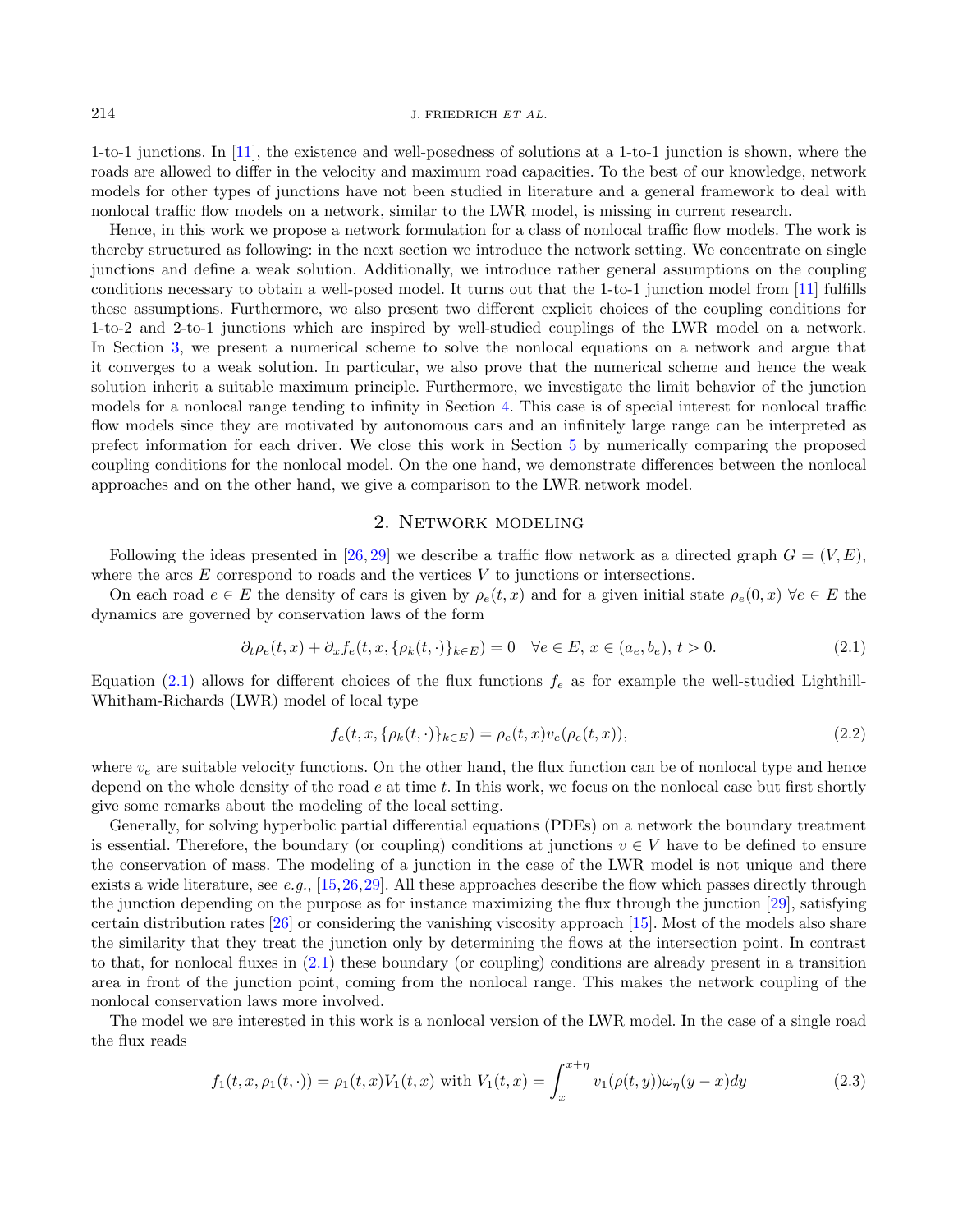<span id="page-2-5"></span>for any  $\eta > 0$ . The model includes that drivers adapt their speed based on a weighted mean of downstream velocities, where  $\eta$  represents the nonlocal interaction range and  $\omega_{\eta}$  is a kernel function. In order to have a well-posed network model, we need the following assumptions.

**Assumption 2.1.** We impose the following assumptions on the velocity function  $v_e$ ,  $e \in E$ , and the kernel function  $\omega_n$ :

<span id="page-2-1"></span><span id="page-2-0"></span>
$$
v_e \in C^2([0, \rho_e^{\max}]; \mathbb{R}^+): v_e' \le 0, \ v_e(\rho_e^{\max}) = 0,
$$
  

$$
\omega_\eta \in C^1([0, \eta]; \mathbb{R}^+): \omega_\eta' \le 0, \ \int_0^\eta \omega_\eta(x) dx = 1, \ \lim_{\eta \to \infty} \omega_\eta(0) = 0 \ \forall \eta > 0.
$$
 (2.4)

The well-posedness under these assumptions on a single arc with  $(a_1, b_1) = (-\infty, \infty)$  has been shown in [\[24\]](#page-21-16). Note that the considered kernel function  $\omega_n$  is assumed to be equal for all roads  $e \in E$  as it is rather a property of the driver than of the road. In addition to the Assumptions [2.1,](#page-2-0) we assume the following:

Assumption 2.2. We assume  $\eta < b_e - a_e \ \forall e \in E$ .

This assumption ensures that the nonlocal range is restricted by the length  $b_e - a_e$  of road e. Hence, we only consider one junction in the nonlocal downstream term.

## 2.1. Modeling of a junction

In the following, we consider a set of incoming arcs  $\mathcal{I} = \{1, \ldots, M\}$  and a set of outgoing arcs  $\mathcal{O} = \{M +$  $1, \ldots, M+N$  at a fixed junction. In addition to simplify notation, we set  $a_e = -\infty$ ,  $b_e = 0$  for  $e = 1, \ldots, M$ and  $a_e = 0$ ,  $b_e = \infty$  for  $e = M + 1, \ldots, M + N$ . As already noticed, coupling conditions are needed in order to be able to define a solution at the junction. The coupling is induced by a function  $g_e$  and plays a crucial role in the junction modeling of network models governed by nonlocal conservation laws. We will give concrete examples of  $g_e$  for specific junction types in Section [2.2.](#page-4-0) Inspired by equation [\(2.3\)](#page-1-1) we set

$$
f_e(t, x, \{\rho_k\}_{k \in E}) = \begin{cases} \rho_e(t, x)V_e(t, x) + g_e\left(\{\rho_i(t, \cdot)\}_{i \in \mathcal{I}}, \{V_o(t, x)\}_{o \in \mathcal{O}}\right), & e \in \mathcal{I}, \\ \rho_e(t, x)V_e(t, x), & e \in \mathcal{O}, \end{cases}
$$
(2.5)

with

<span id="page-2-4"></span><span id="page-2-2"></span>
$$
V_e(t,x) := \begin{cases} \int_{\min\{x,0\}}^{\min\{x+\eta,0\}} v_e(\rho_e(t,y))\omega_\eta(y-x)dy, & e \in \mathcal{I},\\ \int_{\max\{x,0\}}^{\max\{x+\eta,0\}} v_e(\rho_e(t,y))\omega_\eta(y-x)dy, & e \in \mathcal{O}. \end{cases}
$$
(2.6)

In addition, we couple equations  $(2.1)$ ,  $(2.5)$  with the initial conditions

<span id="page-2-3"></span>
$$
\rho_{e,0} \in L^1 \cap BV((a_e, b_e); [0, \rho_e^{\max}]), \ e \in \{1, \dots, M+N\}. \tag{2.7}
$$

This setting allows for different velocity functions and road capacities, respectively. As can be seen the differences in the velocities are included by computing the mean velocity with the respective weights on the incoming or outgoing roads. By having a closer look at the definition of  $V_e(t, x)$  for  $e \in \mathcal{O}$  in [\(2.6\)](#page-2-2) we recognize that the nonlocal velocities of the outgoing roads can become positive at  $x = -\eta$  as soon as drivers notice the junction and the properties of the next road. The functional relationship on the coupling  $g_e$  do not only depend on the velocities of the outgoing roads but also on the densities of all incoming roads. In particular, the changes in the maximum capacity  $\rho_e^{\text{max}}$  are captured by the function  $g_e$  such that no non-physical densities might occur. Furthermore, we see that the velocities of the outgoing roads are important for all junction models due to the nonlocality of the problem, while the densities on the incoming roads play an important role at the junction for  $M > 1$ . Naturally, it can be reasonable to also derive models which include the velocities of all incoming roads or the densities of all outgoing roads. Note that the latter are indirectly included through the nonlocal velocities.

Following ([\[26\]](#page-21-7), Def. 4.2.4) we define a weak solution for  $(2.1)$  and  $(2.5)$  at a single junction as: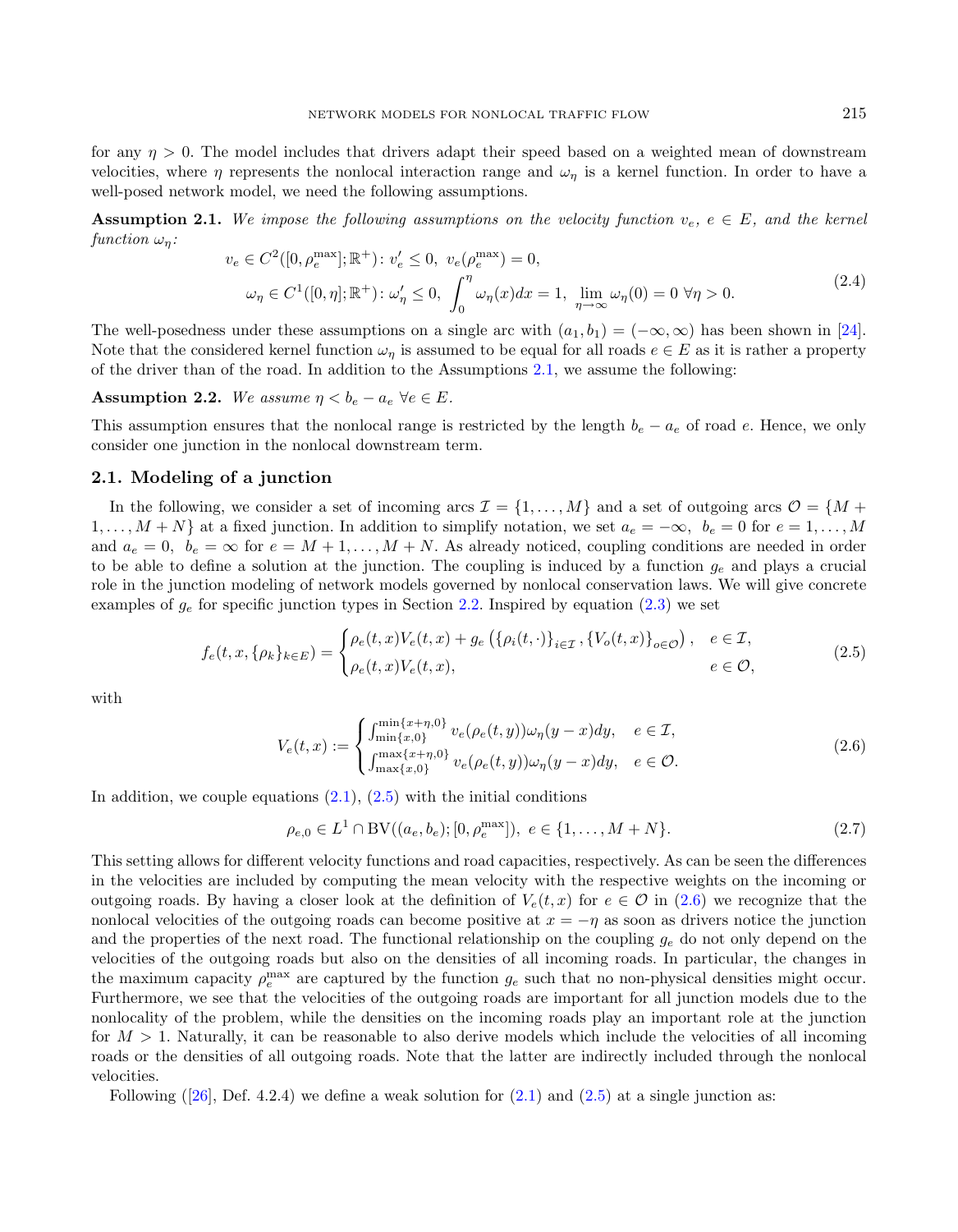**Definition 2.3** (Weak solution). A collection of functions  $\rho_e \in C(\mathbb{R}^+; L^1_{loc}((a_e, b_e)))$  and  $e \in \{1, \ldots M + N\}$ with  $a_e = -\infty$ ,  $b_e = 0$  for  $e = 1, \ldots, M$  and  $a_e = 0$ ,  $b_e = \infty$  for  $e = M + 1, \ldots, M + N$ , is called a weak solution of  $(2.1)$  and  $(2.5)$  with  $(2.6)$  if

(1) for every  $e \in \{1, \ldots, M\}$   $\rho_e$  is a weak solution on  $(-\infty, -\eta)$  to

<span id="page-3-0"></span>
$$
\partial_t \rho_e(t, x) + \partial_x \left( \rho_e(t, x) \int_x^{x + \eta} v_e(\rho_e(t, y)) \omega_{\eta}(y - x) dy \right) = 0, \tag{2.8}
$$

and for every  $e \in \{M + 1, ..., M + N\}$  on  $(0, \infty)$  to  $(2.8)$ ;

- (2) for every  $e \in \{1, \ldots, M+N\}$  and for a.e.  $t > 0$ , the function  $x \mapsto \rho_e(t, x)$  has a bounded total variation;
- (3) the following integral equality holds

$$
\sum_{i=1}^{M+N} \left( \int_{\mathbb{R}^+} \int_{-\infty}^0 \rho_i(t, x) \partial_t \phi_i(t, x) + f_i(t, x, \{\rho_k(t, \cdot)\}_{k \in E}) \partial_x \phi_i(t, x) dx dt \right)
$$

$$
+ \sum_{o=M+1}^{M+N} \left( \int_{\mathbb{R}^+} \int_0^{+\infty} \rho_o(t, x) \partial_t \phi_o(t, x) + f_o(t, x, \{\rho_k(t, \cdot)\}_{k \in E}) \partial_x \phi_o(t, x) dx dt \right) = 0
$$

for every collection of test function  $\phi_i \in C_0^1((0,\infty) \times (-\infty,0];\mathbb{R})$ ,  $i=1,\ldots,M$  and  $\phi_o \in C_0^1((0,\infty) \times$  $[0, \infty); \mathbb{R}$ ,  $o = M + 1, \ldots, M + N$  satisfying:

<span id="page-3-2"></span>
$$
\phi_i(\cdot,0) = \phi_o(\cdot,0), \qquad \partial_x \phi_i(\cdot,0) = \partial_x \phi_o(\cdot,0)
$$

for  $i \in \{1, ..., M\}$  and  $o \in \{M+1, ..., M+N\}$ .

We note that in contrast to ([\[26\]](#page-21-7), Def. 4.2.4), the functions  $\rho_e$  have to be weak solutions *outside* the transition area and for  $e \in \{M+1,\ldots,M+N\}$ . This is ensured in the network setting by equation [\(2.6\)](#page-2-2). In addition to  $([26],$  $([26],$  $([26],$  Def. 4.2.4), we introduce the last condition in Definition [2.3](#page-2-3) to also include the transition area into the definition of a weak solution. Moreover, from the last condition follows the flux conservation at the junction, *i.e.*, for a.e.  $t > 0$ , it holds

$$
\sum_{i=1}^{M} f_i(t, 0-, \{\rho_k(t, \cdot)\}_{k \in E}) = \sum_{o=M+1}^{M+N} f_o(t, 0+, \{\rho_k(t, \cdot)\}_{k \in E}).
$$
\n(2.9)

Let us now define admissible conditions that weak solutions should satisfy. Therefore, as in [\[26\]](#page-21-7), we introduce the distribution matrix  $A = (\alpha_{i,o})_{i=1,\dots,M,o=M+1,\dots,M+N}$  with  $\sum_{o=M+1}^{N+M} \alpha_{i,o} = 1$ . Here,  $\alpha_{i,o}$  determines the proportion of traffic coming from road  $i$  and going to road  $o$ .

<span id="page-3-1"></span>**Definition 2.4** (Admissible weak solution). A collection of functions  $\rho_e \in C(\mathbb{R}^+; L^1_{loc}((a_e, b_e)))$  and  $e \in$  $\{1, \ldots M + N\}$ , with  $a_e = -\infty$ ,  $b_e = 0$  for  $e = 1, \ldots, M$  and  $a_e = 0$ ,  $b_e = \infty$  for  $e = M + 1, \ldots, M + N$ , is called an admissible weak solution to [\(2.1\)](#page-1-0) and [\(2.5\)](#page-2-1) if it is a weak solution in the sense of Definition [2.3](#page-2-3) and additionally satisfies at least one of the following conditions:

(i) If  $\rho_i(t, x) \le \rho_o^{\max} \ \forall \ i \in \{1, ..., M\}, \ o \in \{M + 1, ..., M + N\} \ a.e. \ t > 0 \ and \ x \in [-\eta, 0), \text{ then for every }$  $i \in \{1, \ldots, M\}$   $\rho_i$  is an (entropy) weak solution on  $(-\infty, 0)$  to

$$
\partial_t \rho_i(t, x) + \partial_x \left( \rho_i(t, x) (V_i(t, x) + \sum_{o=M+1}^{N+M} \alpha_{i,o} V_o(t, x)) \right) = 0.
$$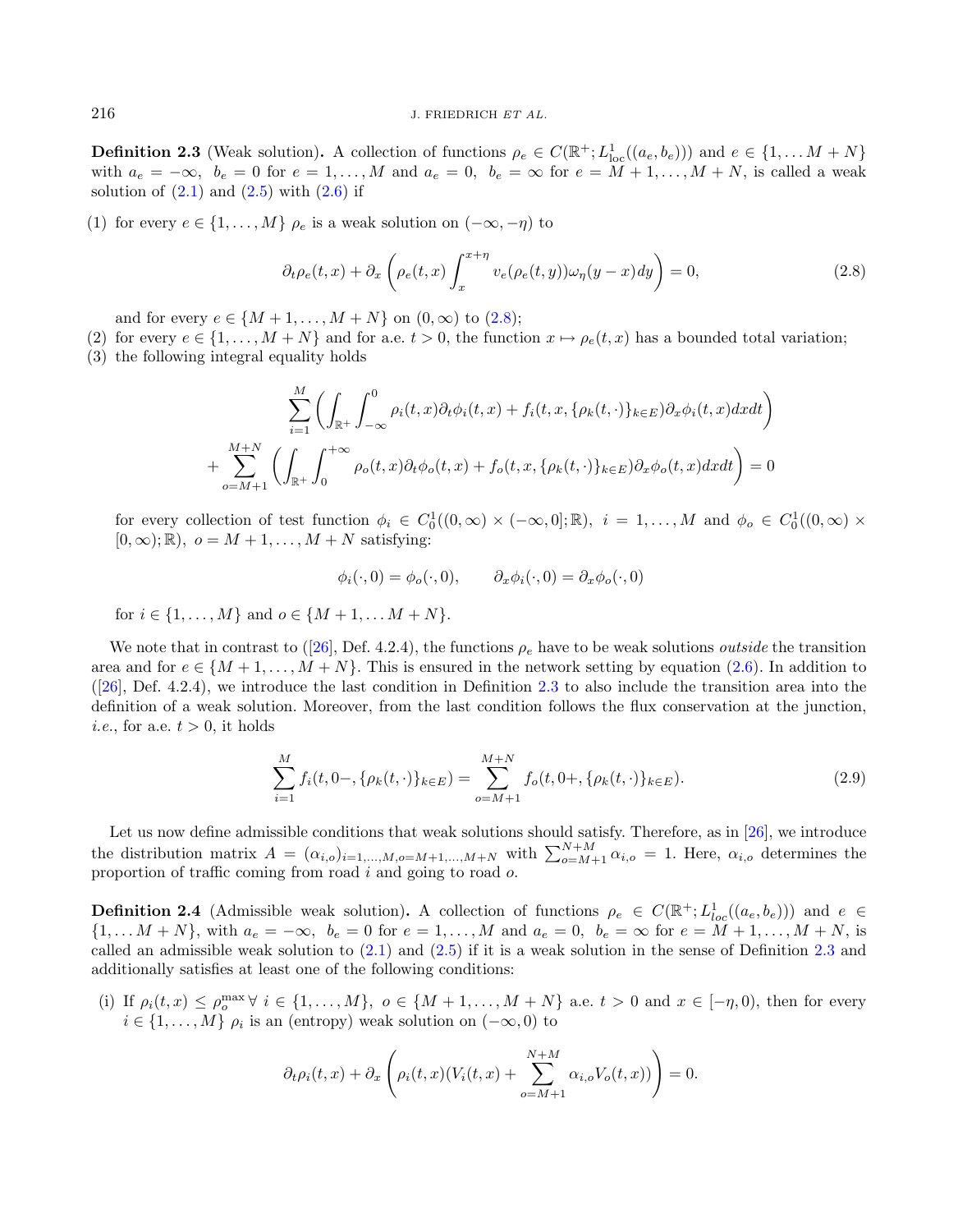(ii) For all  $o \in \{M+1,\ldots,M+N\}$  we have

<span id="page-4-1"></span>
$$
f_o(t, 0+, \{\rho_k(t, \cdot)\}_{k \in E}) = \sum_{i=1}^{M} \alpha_{i, o} f_i(t, 0-, \{\rho_k(t, \cdot)\}_{k \in E}).
$$

The first admissible condition introduced in Definition [2.4](#page-3-1) means the following: If no capacity restrictions of the outgoing roads affect the incoming road, the nonlocal model should produce the natural idea of the model [\(2.3\)](#page-1-1). This means that the drivers should adapt their velocity according to the mean velocity. Here, the mean velocity is given by a part of the velocity on the current road and by a part of all outgoing roads weighted with the distribution parameters. The second condition represents the distribution parameters which should be fulfilled at the junction. As we will see, there exist couplings that do not always satisfy both conditions at the same time. Hence, we have a kind of a trade off between satisfying the distribution parameters and the natural behavior of the model.

The goal is now to find appropriate coupling functions  $g_e$  to close the model proposed in [\(2.5\)](#page-2-1). We restrict to  $M$ -to-1 and 1-to-N junctions since the coupling of  $M$ -to-N junctions is more involved in the nonlocal setting.

**Assumption 2.5.** We impose the following restrictions on the function  $g_e$ ,  $e \in \mathcal{I}$  and the inflow on the outgoing roads  $f_e(t, 0), e \in \mathcal{O}$ :

(1) The inflow has to be positive and smaller than the maximum possible flow on the outgoing road, i.e.,

<span id="page-4-2"></span>
$$
0 \le f_e(t,0) \le \rho_e^{\max} V_e(t,0) \ \forall \ e \in \mathcal{O}.\tag{2.10}
$$

(2) The coupling function  $g_e$  has to be positive and smaller than the desired flow, i.e., the current density times the mean velocity of the outgoing roads:

$$
0 \le g_e\left(\{\rho_i(t,\cdot)\}_{i\in\mathcal{I}}, \{V_o(t,x)\}_{o\in\mathcal{O}}\right) \le \rho_e(t,x) \sum_{o=M+1}^{N+M} \alpha_{i,o} V_o(t,x). \tag{2.11}
$$

(3) The coupling function  $g_e$  does not decrease in the velocities of the outgoing roads and concerning the density of the road  $e$  it is always smaller or equal than the corresponding maximum density, i.e.,

$$
g_e(\rho_e(t, x), \dots) \le g_e(\rho_e^{\max}, \dots)
$$
  

$$
g_e(\dots, V_k(t, x), \dots) \le g_e(\dots, C, \dots) \quad \forall \ C \ge V_k(t, x) \ and \ k \in \mathcal{O}.
$$
 (2.12)

(4) The function  $g_e$  is Lipschitz continuous in  $\rho_e$  with Lipschitz constant  $L \leq \max_{e \in E} ||v_e||_{\infty}$ .

The first two assumptions are limitations on the flows while the third assumption states upper bounds on  $g_e$ . Note that the second assumption together with the definition of the velocity [\(2.6\)](#page-2-2) implies that the first item of Definition [2.3](#page-2-3) is satisfied for  $e \in \{1, \ldots, M\}$ .

## <span id="page-4-0"></span>2.2. Junction types

In the following, we consider 1-to-1, 1-to-2 and 2-to-1 junctions, specify the assumptions from above and give concrete examples for the junction models. The extensions to 1-to-N and M-to-1 junctions are then straightforward. We note that by construction the proposed models satisfy the Rankine-Hugoniot condition [\(2.9\)](#page-3-2).

### 2.2.1. 1-to-1 junctions

The 1-to-1 junction has been already studied extensively in [\[11\]](#page-21-33). It has a kind of special role as it can be interpreted as a model on a single arc with the velocity function changing at the intersection point. This consideration is not possible for the other types of junctions. The coupling in [\[11\]](#page-21-33) is given by

$$
g_1(\rho_1(t,x), V_2(t,x)) := \min\{\rho_1(t,x), \rho_2^{\max}\} V_2(t,x). \tag{2.13}
$$

Under the Assumptions [2.1](#page-2-0) the well-posedness and uniqueness of weak entropy solutions has been shown in [\[11\]](#page-21-33). As we have just one incoming and one outgoing road, both items in the Definition [2.4](#page-3-1) are fulfilled.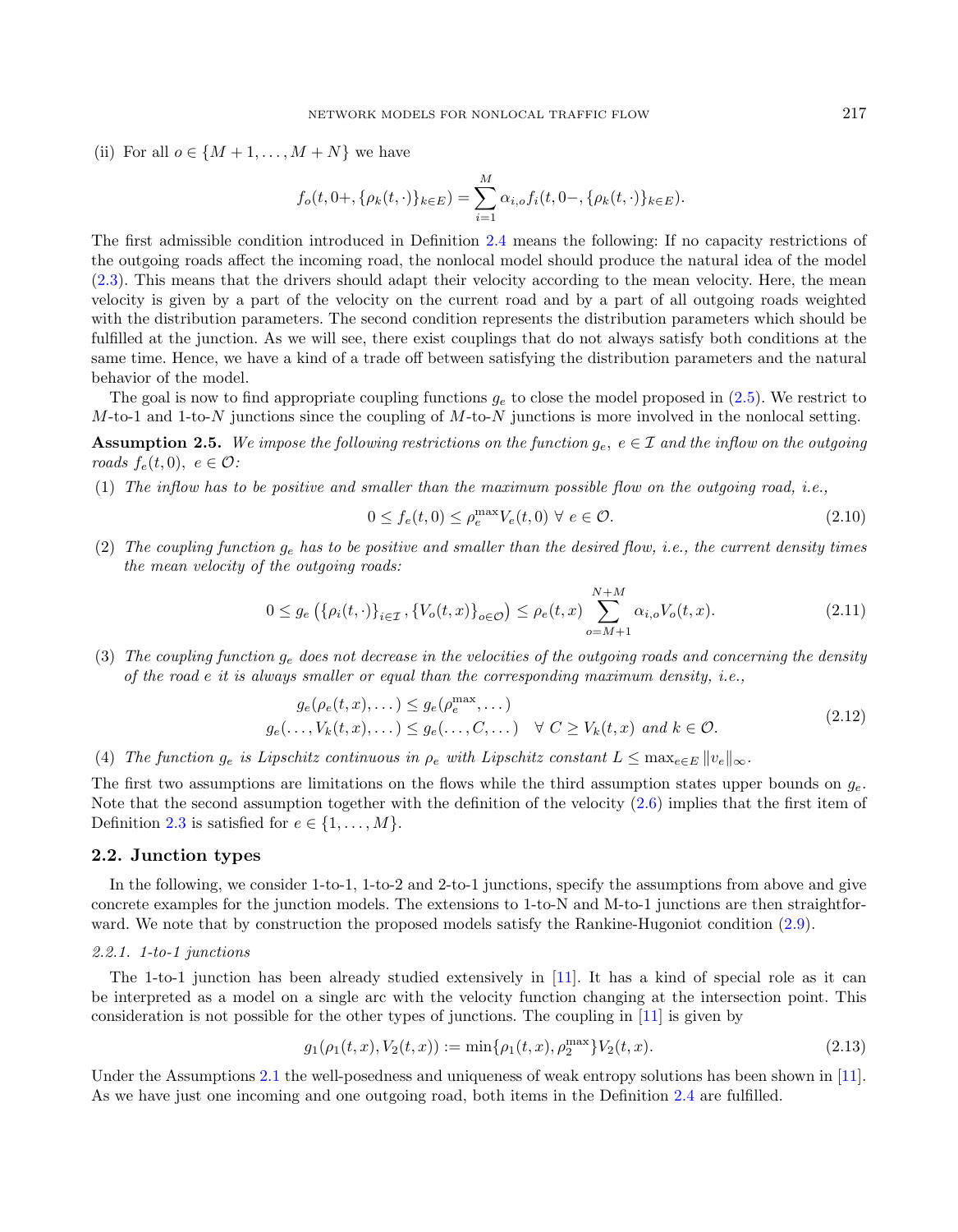#### 2.2.2. 1-to-2 junctions

For 1-to-2 junctions we have  $M = 1$  and  $N = 2$ . So  $g_1$  only depends on  $\rho_1(t, x)$ ,  $V_2(t, x)$  and  $V_3(t, x)$ . We need to prescribe distribution parameters  $\alpha_{1,2}$  and  $\alpha_{1,3}$  with  $\alpha_{1,2} + \alpha_{1,3} = 1$  which give us the desired flow from the incoming road to the outgoing roads. These distribution rates can be for example determined through historical data. Using the distribution rates we can specify the second condition of the Assumption [2.5,](#page-4-1) *i.e.*,

<span id="page-5-0"></span>
$$
0 \le g_1(\rho_1(t, x), V_2(t, x), V_3(t, x)) \le \rho_1(t, x) \left(\alpha_{1,2} V_2(t, x) + \alpha_{1,3} V_3(t, x)\right). \tag{2.14}
$$

The modeling choice of the function  $g_1$  is of course not unique. The function should preserve the densities in the given intervals (which is achieved by fulfilling Assumption [2.5\)](#page-4-1) and follow the purpose of modeling. Here we present two approaches: the first approach allows for a maximum flow (satisfying only (i) in Def. [2.4\)](#page-3-1) and the second approach satisfies the distribution parameters at all costs (satisfying only (ii) in Def. [2.4\)](#page-3-1).

<span id="page-5-2"></span>Example 2.6. The approach for the maximum flow is very similar to the 1-to-1 junction and is inspired by the model presented in [\[29\]](#page-21-11). Due to the distribution parameters the flow, from the incoming to one outgoing road is either given by the distribution rate times the flow or restricted by the maximum flow/capacity on the corresponding outgoing road. So we get

$$
g_1(\rho_1, V_2, V_3) = \min\{\alpha_{1,2}\rho_1(t,x), \rho_2^{\max}\}V_2(t,x) + \min\{\alpha_{1,3}\rho_1(t,x), \rho_3^{\max}\}V_3(t,x). \tag{2.15}
$$

In the case that the capacity restrictions are not active we would simply have the flow defined by the density times mean velocity weighted by the distribution rates. The corresponding inflows on the outgoing roads are then given by:

$$
f_e(t, 0+, \rho_1) = \min\{\alpha_{1,e}\rho_1(t, 0-), \rho_e^{\max}\} V_e(t, x), \quad e \in \{2, 3\}.
$$

In addition, it is obvious that condition (ii) in Definition [2.4](#page-3-1) cannot be satisfied in all cases.

<span id="page-5-3"></span>Example 2.7. In order to always satisfy the distribution parameters, we adapt the idea introduced in [\[26\]](#page-21-7). The flow of the incoming road in the transition area is, if possible, the density times the mean (in terms of distribution rates) nonlocal velocity or the maximum feasible flows of the outgoing roads divided by the corresponding distribution, i.e.,

$$
g_1(\rho_1, V_2, V_3) = \min\left\{\rho_1(t, x)(\alpha_{1,2}V_2(t, x) + \alpha_{1,3}V_3(t, x)), \frac{\rho_2^{\max}V_2(t, x)}{\alpha_{1,2}}, \frac{\rho_3^{\max}V_3(t, x)}{\alpha_{1,3}}\right\}
$$
(2.16)

with the inflows

<span id="page-5-1"></span>
$$
f_e(t, 0+, \rho_e) = \alpha_{1,e} f_1(t, 0-, \rho_1), \quad e \in \{2, 3\}.
$$

If the desired flow is not restricted by the outgoing roads, also condition (i) in Definition [2.4](#page-3-1) is satisfied.

### 2.2.3. 2-to-1 junctions

Similar to the discussion above we intend to present again two models satisfying the Assumption [2.5:](#page-4-1) one approach allows for the maximum possible flux and the other one satisfies the priority rules at all costs. Therefore, priority rules have to be prescribed in the sense that the percentage of cars going from the incoming roads to the outgoing road is  $q_{1,3} + q_{2,3} = 1$ . In a first attempt, we assume the functional relationship  $g_e(\rho_e(t,x), \rho_{e^-}(t, \cdot)), V_3(t,x))$  with  $e^-$  being the other incoming road. So far, we did not specify the exact density to be taken into account from the other incoming road. However, to keep a maximum principle, it turns out that we need to consider the density at the junction point itself. Hence, we set

$$
g_e(\rho_e(t, x), \rho_{e^-}(t, \cdot)), V_3(t, x)) := g_e(\rho_e(t, x), \rho_{e^-}(t, 0-)), V_3(t, x)).
$$
\n(2.17)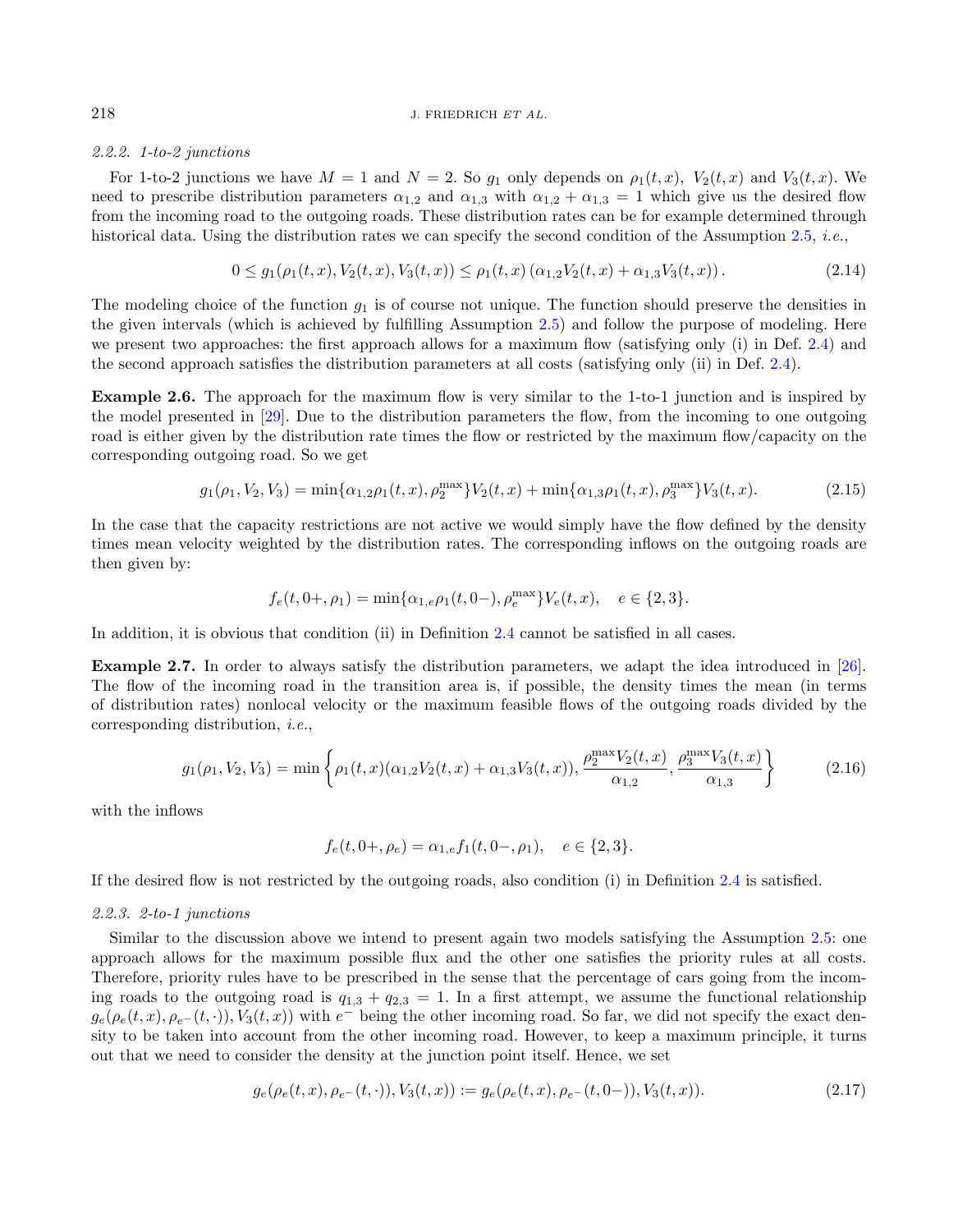The inflow on the outgoing road is simply given by the sum of the two outflows at  $x = 0$ , *i.e.*,

<span id="page-6-5"></span>
$$
f_3(t, 0+, \rho_1, \rho_2) = g_1(\rho_1, \rho_2, V_3) + g_2(\rho_2, \rho_1, V_3).
$$

Therefore, both presented approaches satisfy (ii) in Definition [2.4.](#page-3-1)

Example 2.8. To maximize the flux through the junction, several possibilities can be considered. First, the flux can pass on to the outgoing road without violating the flux restrictions coming from the maximum possible flux and the priority parameter. Second, the flux restriction can become active. However, if there is not enough mass coming from the other incoming road we allow the flow to be higher allowing the maximum possible flow. As in [\[29\]](#page-21-11), this results in the following coupling function in the transition area:

$$
g_e(\rho_e, \rho_{e^-}, V_3) = \min\{\rho_e(t, x), \max\{q_{e,3}\rho_3^{\max}, \rho_3^{\max} - \rho_{e^-}(t, 0-)\}\} V_3(t, x). \tag{2.18}
$$

<span id="page-6-4"></span>**Example 2.9.** To always satisfy the priority rules, we have to assume that  $\rho_e(t, 0) > 0$  for all  $t > 0$  and  $e \in \{1, 2\}$ . Otherwise, the model does not give meaningful results since the solution is always to let no flow through the junction. Inspired by [\[26\]](#page-21-7), we want to maximize the flux through the junction but at the same time always satisfy the priority parameters. Applying this idea to the transition area leads to

$$
g_e(\rho_e, \rho_{e^-}, V_3) = \min\{\rho_e(t, x), q_{e,3}\rho_3^{\max}, (q_{e,3}/q_{e^-,3})\rho_{e^-}(t, 0-)\}V_3(t, x). \tag{2.19}
$$

# <span id="page-6-3"></span><span id="page-6-2"></span><span id="page-6-1"></span>3. Numerical scheme

<span id="page-6-0"></span>So far we have presented junction models which seem to be a reasonable choice concerning the Definitions [2.3](#page-2-3) and [2.4.](#page-3-1) In this section, we now deal with the question of existence for weak solutions on networks. To do so, we present a numerical discretization scheme of upwind type and consider its convergence properties. We follow the ideas presented in  $[11]$  and  $[24]$  to derive a scheme for  $(2.1)$  and  $(2.5)$ .

The numerical scheme uses the following ingredients: For  $j \in \mathbb{Z}$ ,  $n \in \mathbb{N}$  and  $e \in E$ , let  $x_{e,j-1/2} = j\Delta x$  be the cell interfaces,  $x_{e,j} = (j + 1/2)\Delta x$  the cells centers, corresponding to a space step  $\Delta x$  such that  $\eta = N_{\eta} \Delta x$  for some  $N_{\eta} \in \mathbb{N}$ , and let  $t^n = n\Delta t$  be the time mesh. In particular,  $x = x_{e,-1/2} = 0$  is a cell interface. Note that we assume the same step sizes for each road and that we have  $j \geq 0$  iff  $e \in \mathcal{O}$  and  $j < 0$  iff  $e \in \mathcal{I}$ .

The finite volume approximate solution is given by  $\rho_e^{\Delta x}$  such that  $\rho_e^{\Delta x}(t,x) = \rho_{e,j}^n$  for  $(t,x) \in [t^n, t^{n+1}) \times$  $[x_{e,j-1/2}, x_{e,j+1/2}]$  and  $e \in E$ . The initial datum  $\rho_{e,0}$  in  $(2.7)$  is approximated by the cell averages

$$
\rho_{e,j}^0 = \frac{1}{\Delta x} \int_{x_{e,j-1/2}}^{x_{e,j+1/2}} \rho_{e,0}(x) dx, \qquad \begin{cases} j < 0, \quad e \in \mathcal{I}, \\ j \ge 0, \quad e \in \mathcal{O}. \end{cases}
$$

Following  $[11, 24]$  $[11, 24]$  $[11, 24]$ , we consider the numerical flux function

$$
F_{e,j}^{n} := \begin{cases} \rho_{e,j}^{n} V_{e,j}^{n} + g_e \left( \rho_{e,j}^{n}, \{ \rho_{i,-1}^{n} \}_{i \in \mathcal{I}}, \{ V_{o,j}^{n} \}_{o \in \mathcal{O}} \right), & e \in \mathcal{I} \\ \rho_{e,j}^{n} V_{e,j}^{n}, & e \in \mathcal{O}, \end{cases}
$$
(3.1a)

with

$$
V_{e,j}^{n} = \begin{cases} \sum_{k=0}^{\min\{-j-2,N_{\eta}-1\}} \gamma_{k} v_{e}(\rho_{e,j+k+1}^{n}), & e \in \mathcal{I},\\ \sum_{k=\max\{-j-1,0\}}^{N_{\eta}-1} \gamma_{k} v_{e}(\rho_{e,j+k+1}^{n}), & e \in \mathcal{O}, \end{cases}
$$
(3.1b)

$$
\gamma_k = \int_{k\Delta x}^{(k+1)\Delta x} \omega_\eta(x) dx, \qquad k = 0, \dots, N_\eta - 1,\tag{3.1c}
$$

where we set, with some abuse of notation,  $\sum_{k=a}^{b} = 0$  whenever  $b < a$ . The influxes  $F_{e,-1}^n$  for  $e \in \mathcal{O}$  are defined by discrete versions of the fluxes given by the modeling approach.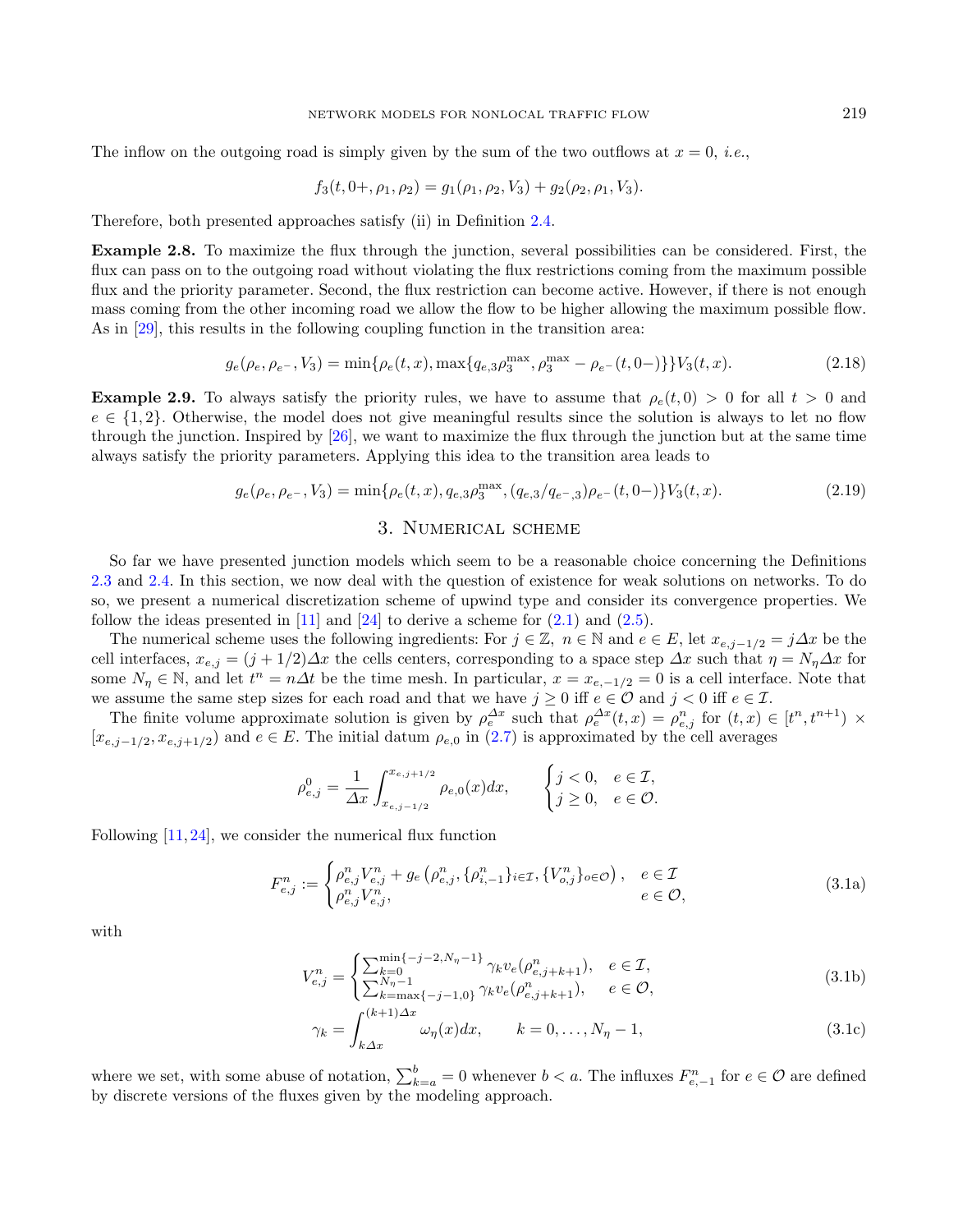In this way, we can define the following finite volume numerical scheme

$$
\rho_{e,j}^{n+1} = \rho_{e,j}^n - \lambda \left( F_{e,j}^n - F_{e,j-1}^n \right) \text{ with } \lambda := \frac{\Delta t}{\Delta x}, \ n \in \mathbb{N}, \ \begin{cases} j < 0, \ e \in \mathcal{I}, \\ j \ge 0, \ e \in \mathcal{O}. \end{cases} \tag{3.1d}
$$

Note that, due to the accurate calculation of the integral in [\(3.1c\)](#page-6-1) and the definition of the convoluted velocities in [\(3.1b\)](#page-6-2), there holds

<span id="page-7-0"></span>
$$
0\leq V_{e,j}^n\leq v_e^{\max}\quad\forall~j\in\mathbb{Z},~n\in\mathbb{N},~e\in E.
$$

We set

$$
\|v\|:=\max_{e\in E}\|v_e\|_\infty,\quad \|v'\|:=\max_{e\in E}\|v'_e\|_\infty,\quad \|\rho\|:=\max_{e\in E}\rho_e^{\max}
$$

and consider the following CFL condition:

<span id="page-7-1"></span>
$$
\lambda \le \frac{1}{\gamma_0 \|v'\| \| \rho \| + 2 \|v\|}.
$$
\n(3.2)

The proposed discretization for appropriate choices of  $g_e$  and the influxes are the basis to prove a maximum principle and the existence of weak solutions.

# 3.1. Existence of weak solutions

We prove that the scheme  $(3.1)$  satisfies a maximum principle under the Assumption [2.5.](#page-4-1) We start by deriving some elementary inequalities concerning the differences of the velocities.

**Lemma 3.1.** Consider the velocities computed in  $(3.1b)$  and let the conditions  $(2.4)$  hold, then we have the following estimates

$$
V_{e,j-1}^{n} - V_{e,j}^{n} \leq \begin{cases} \begin{cases} \gamma_{0} ||v'||(\rho_{e}^{\max} - \rho_{e,j}^{n}), & j \leq -1, \\ 0, & j \geq 0, \\ 0, & j \leq -1, \\ \gamma_{0} ||v'||(\rho_{e}^{\max} - \rho_{e,j}^{n}), & j \geq 0, \end{cases} & e \in \mathcal{O}. \end{cases}
$$
(3.3)

In addition, we have

$$
V_{e,j-1}^{n} \rho_{e}^{\max} - V_{e,j}^{n} \rho_{e,j}^{n} \leq \begin{cases} \left( \gamma_{0} \|v'\| \| \rho \| + V_{e,j}^{n} \right) (\rho_{e}^{\max} - \rho_{e,j}^{n}), & j \leq -1, \\ V_{e,j}^{n} (\rho_{e}^{\max} - \rho_{e,j}^{n}), & j \geq 0, \\ \left\{ \begin{aligned} & V_{e,j}^{n} (\rho_{e}^{\max} - \rho_{e,j}^{n}), & j \leq -1, \\ & (\gamma_{0} \|v'\| \| \rho \| + V_{e,j}^{n}) (\rho_{e}^{\max} - \rho_{e,j}^{n}), & j \geq 0, \end{aligned} \right. & e \in \mathcal{O}. \end{cases}
$$
(3.4)

*Proof.* Let us consider the case  $e \in \mathcal{I}$ :

$$
V_{e,j-1}^{n} - V_{e,j}^{n} = \begin{cases} \sum_{k=1}^{N_{\eta}-1} (\gamma_{k} - \gamma_{k-1}) v_{e}(\rho_{e,j+k}^{n}) - \gamma_{N_{\eta}-1} v_{e}(\rho_{e,j+N_{\eta}}^{n}) & j \leq -N_{\eta}-1, \\ + \gamma_{0} v_{e}(\rho_{e,j}^{n}), & j \leq -N_{\eta}-1, \\ \sum_{k=1}^{-j-1} (\gamma_{k} - \gamma_{k-1}) v_{e}(\rho_{e,j+k}^{n}) + \gamma_{0} v_{e}(\rho_{e,j}^{n}), & -N_{\eta} \leq j \leq -2, \\ \gamma_{0} v_{e}(\rho_{e,-1}^{n}), & j = -1, \\ 0, & j \geq 0, \end{cases}
$$
  

$$
\leq \begin{cases} \gamma_{0} v_{e}(\rho_{e,j}^{n}), & j \leq -1, \\ 0, & j \geq 0. \end{cases}
$$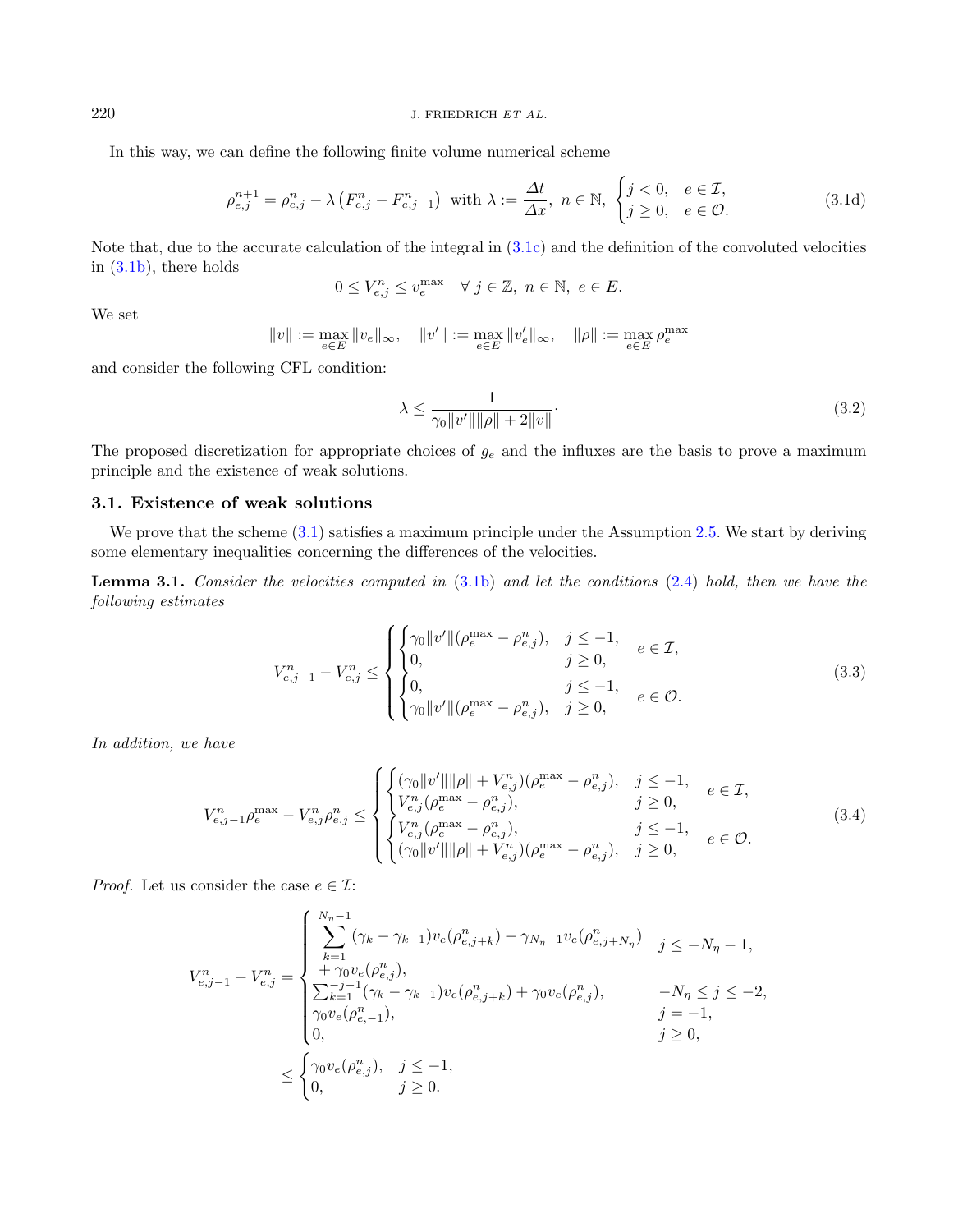Using  $v_e(\rho_e^{\text{max}}) = 0$  and the mean value theorem yields inequality [\(3.3\)](#page-6-1) for  $e \in \mathcal{I}$ . Then, the inequality [\(3.4\)](#page-7-0) follows from multiplying the first equation by  $\rho_e^{\max}$  and adding and subtracting  $V_{e,j}^n \rho_{e,j}^n$ .

The inequalities for  $e \in \mathcal{O}$  can be obtained analogously.

Next, we give the details of the proof in the particular case of 1-to-2 situations.

**Proposition 3.2.** Under hypothesis  $(2.4)$ , initial conditions as in  $(2.7)$  and the CFL condition  $(3.2)$ , the sequence generated by the numerical scheme [\(3.1\)](#page-6-3) for a 1-to-2 junction with distribution parameters  $\alpha_{1,2}+\alpha_{1,3} =$ 1 satisfies the following maximum principle:

 $0 \leq \rho_{1,j}^n \leq \rho_1^{\max}$  for  $j \leq -1$  and  $0 \leq \rho_{e,j}^n \leq \rho_e^{\max}$  for  $j \geq 0$ ,  $e \in \{2,3\}$   $\forall n \in \mathbb{N}$ .

Proof. We start with the incoming road and the lower bound which can be obtained by applying  $(2.14)$ :

<span id="page-8-1"></span><span id="page-8-0"></span>
$$
\rho_{1,j}^{n+1} = \rho_{1,j}^{n} + \lambda \left( F_{1,j-1}^{n} - F_{1,j}^{n} \right) \n\geq \rho_{1,j}^{n} - \lambda \rho_{1,j}^{n} V_{1,j}^{n} - \lambda g_1(\rho_{1,j}^{n}, V_{2,j}^{n}, V_{3,j}^{n}) \n\geq \rho_{1,j}^{n} (1 - \lambda \left( V_{1,j}^{n} + \alpha_{1,2} V_{2,j}^{n} + \alpha_{1,3} V_{3,j}^{n} \right)) \n\geq 0.
$$

To obtain the upper bound we use the third and fourth property on  $g_e$  of Assumption [2.5](#page-4-1) and the estimates from Lemma [3.1:](#page-7-1)

$$
\rho_{1,j}^{n+1} \n\leq \rho_{1,j}^n + \lambda \left( V_{1,j-1}^n \rho_1^{\max} - V_{1,j}^n \rho_{1,j}^n \right) + \lambda \left( g_1(\rho_1^{\max}, V_{2,j-1}^n, V_{3,j-1}^n) - g_1(\rho_{1,j}^n, V_{2,j}^n, V_{3,j}^n) \right) \n\leq \rho_{1,j}^n + \lambda \left( \gamma_0 \|v'\| \|\rho\| + V_{1,j}^n \right) \left( \rho_1^{\max} - \rho_{1,j}^n \right) + \lambda \left( g_1(\rho_1^{\max}, V_{2,j}^n, V_{3,j}^n) - g_1(\rho_{1,j}^n, V_{2,j}^n, V_{3,j}^n) \right) \n\leq \rho_{1,j}^n + \lambda \left( \gamma_0 \|v'\| \|\rho\| + V_{1,j}^n + L \right) \left( \rho_1^{\max} - \rho_{1,j}^n \right) \n\leq \rho_{1,j}^n + \lambda \left( \gamma_0 \|v'\| \|\rho\| + 2 \|v\| \right) \left( \rho_1^{\max} - \rho_{1,j}^n \right) \n\leq \rho_1^{\max}.
$$
\n(3.6)

For the outgoing roads, we have to consider the cell  $j = 0$  since for  $j > 0$  the maximum principle is given in [\[24\]](#page-21-16). Here, we use the conditions on the inflow which is positive and obtain with  $e \in \{2,3\}$ :

$$
\rho_{e,0}^{n+1} \ge \rho_{e,0}^n - \lambda F_{e,0} \ge \rho_{e,0}^n (1 - \lambda ||v||) \ge 0.
$$

Similarly with Lemma [3.1,](#page-7-1)

$$
\rho_{e,0}^{n+1} = \rho_{e,0}^n + \lambda(F_{e,-1}^n - F_{e,0}^n)
$$
  
\n
$$
\leq \rho_{e,0}^n + \lambda(\rho_e^{\max} V_{e,-1}^n - \rho_{e,0}^n V_{e,0}^n)
$$
  
\n
$$
\leq \rho_{e,0}^n + \lambda(\gamma_0 \|v'\| \|\rho\| + \|v\|)(\rho_e^{\max} - \rho_{e,0}^n)
$$
  
\n
$$
\leq \rho_e^{\max}.
$$

 $\Box$ 

Remark 3.3. The proof for the 2-to-1 junction is completely analogous except that we additionally need to satisfy condition [\(2.17\)](#page-5-1). This is necessary when proving the upper bound on the incoming roads. Instead of  $(3.5)$  we have, *e.g.*, for road 1:

$$
\rho_{1,j}^{n+1} \leq \rho_{1,j}^{n} + \lambda \left( \gamma_0 \|v'\| \|\rho\| + V_{1,j}^{n} \right) \left( \rho_1^{\max} - \rho_{1,j}^{n} \right) + \lambda \left( g_1(\rho_1^{\max}, \rho_{2,-1}^{n}, V_{3,j}^{n}) - g_1(\rho_{1,j}^{n}, \rho_{2,-1}^{n}, V_{3,j}^{n}) \right).
$$

As we assume  $(2.17)$  we can proceed as in  $(3.6)$  and apply the Lipschitz continuity of  $g_e$ . The rest of the proof remains the same.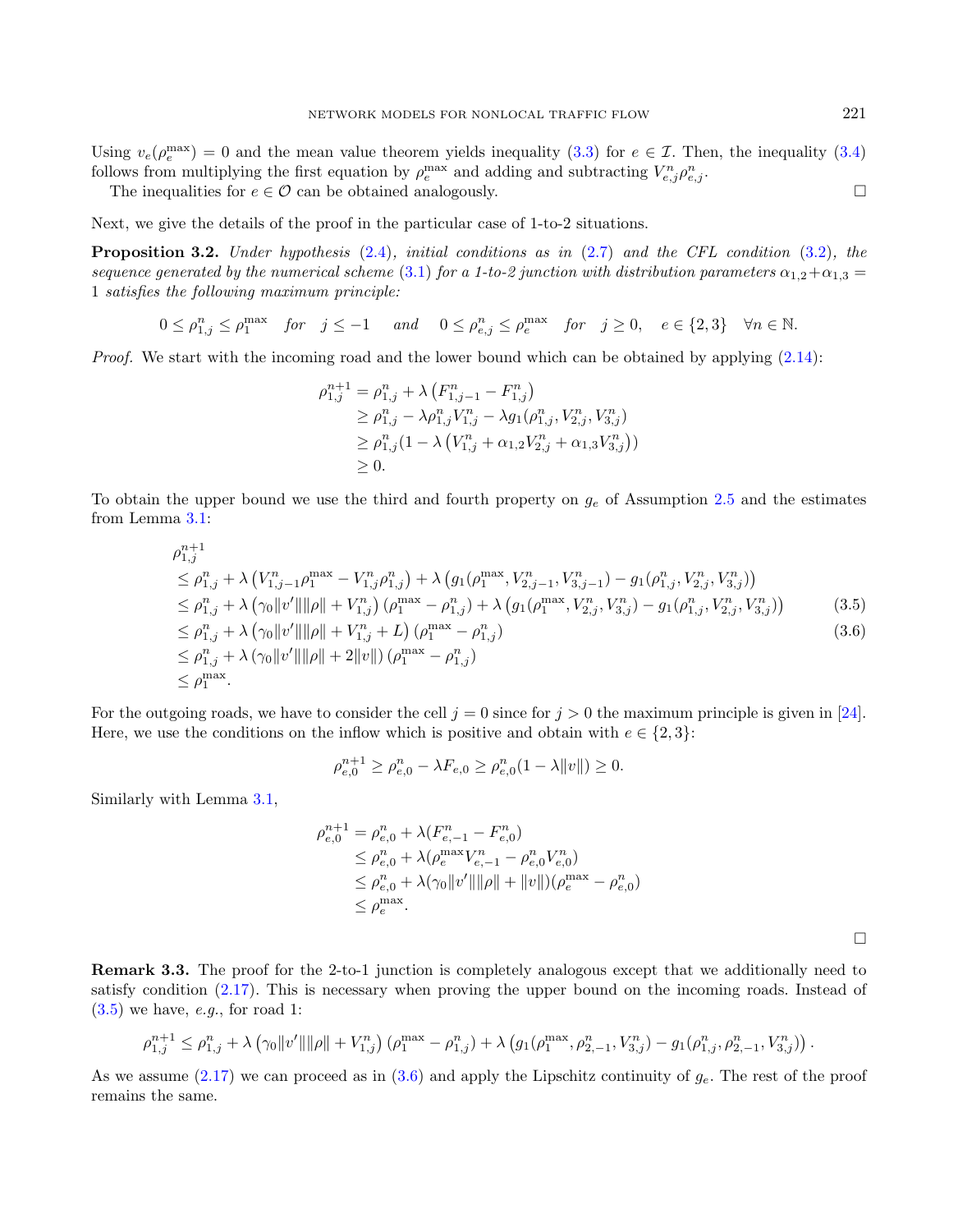Remark 3.4. Note that the CFL condition [\(3.2\)](#page-6-2) can be further relaxed. This is possible due to the properties of the kernel function  $\omega_n$  and the definition of the velocities in [\(2.6\)](#page-2-2) and [\(3.1b\)](#page-6-2), respectively. Exemplary, for the 1-to-2 junction we can estimate  $V_{1,j}^n + L$  in [\(3.6\)](#page-8-1) by ||v||. Hence, the relaxed CFL condition reads

<span id="page-9-2"></span>
$$
\lambda \le \frac{1}{\gamma_0 \|v'\| \|\rho\| + \|v\|}.
$$

In order to prove a BV bound in space we consider the following total variation:

$$
\sum_{i \in \mathcal{I}} \sum_{j < -1} |\rho^n_{i,j+1} - \rho^n_{i,j}| + \sum_{o \in \mathcal{O}} \sum_{i \in \mathcal{I}} |\rho^n_{o,0} - \rho^n_{i,-1}| + \sum_{o \in \mathcal{O}} \sum_{j \ge 0} |\rho^n_{o,j+1} - \rho^n_{o,j}|. \tag{3.7}
$$

For the derivation of a bounded variation estimate, we need to carefully follow the lines of  $([11], \text{ Lem. } 2)^1$  $([11], \text{ Lem. } 2)^1$  $([11], \text{ Lem. } 2)^1$  $([11], \text{ Lem. } 2)^1$ . For the outgoing roads we can proceed as outlined there for the case  $x > 0$  and for the incoming roads, we need to use a regularization of the limiter as all proposed couplings  $g_e$  are only weakly differentiable in  $\rho_e$ . A suitable regularization of the minimum function is for instance given in equation  $(4.9)$  of  $[11]$ . Then, we are able to follow again the lines of  $([11], \text{ Lem. 2})$  $([11], \text{ Lem. 2})$  $([11], \text{ Lem. 2})$  for  $x < 0$ . Finally, we need to calculate a direct estimate on the middle sum in [\(3.7\)](#page-9-2). Putting all three estimates together by carefully collecting all the corresponding terms we end up with an estimate on the total variation of the form

# $TV(\rho) \leq \exp(C(T)) TV(\rho_0) + \text{const.}$

Applying ([\[24\]](#page-21-16), Thm. 3.3) and similar steps as already described above we get a BV estimate in space and time such that with Helly's Theorem the convergence of a sub-sequence can be concluded. Without mentioning all the details we aim to demonstrate that the collection of limiting functions  $\rho_e^*$  are weak solutions in the sense of the Definition [2.3](#page-2-3) and [2.4.](#page-3-1) The first item of Definition [2.3](#page-2-3) can be shown by using Lax-Wendroff types arguments, the calculations done in  $[11, 24]$  $[11, 24]$  $[11, 24]$  as well as equations  $(2.6)$  and  $(3.1b)$ , respectively. The calculation can be even simplified since we deal with weak solutions. The second condition in Definition [2.3](#page-2-3) holds by the BV estimates derived above and Helly's Theorem. The third condition can be also obtained by using Lax-Wendroff type arguments. Furthermore, the flux conservation through the junction [\(2.9\)](#page-3-2) becomes obvious by the definition of the coupling conditions.

Now we turn to the conditions (i) and (ii) in Definition [2.4.](#page-3-1) Starting with (i), we see that the Examples [2.6](#page-5-2)[–2.9](#page-6-4) satisfy

$$
g_e(\{\rho_i(t,x)\}_{i\in\mathcal{I}}, \{V_o(t,x)\}_{o\in\mathcal{O}}) \leq \rho_e(t,x) \sum_{o=M+1}^{N+M} \alpha_{i,o} V_o(t,x)
$$

if  $\rho_i(t,x) \leq \rho_o^{\max}$ ,  $\forall o \in \mathcal{O}$ ,  $i \in \mathcal{I}$ . Equality is only obtained in the Example [2.6,](#page-5-2) while in the other models further conditions have to be satisfied. In contrast, the condition (ii) is satisfied for all models by construction, except Example [2.6.](#page-5-2)

<span id="page-9-1"></span>Therefore, we can conclude that weak solutions in the sense of the Definitions [2.3](#page-2-3) and [2.4](#page-3-1) exist. Note that we do not consider the uniqueness of those solutions, since the standard techniques are not applicable in a straightforward way.

# 4. LIMIT  $\eta \to \infty$

<span id="page-9-0"></span>As mentioned in the introduction nonlocal traffic flow models have been introduced to incorporate the challenges occurring in nowadays traffic such as autonomous cars. The nonlocal range  $\eta$  can be therefore interpreted as a connection radius between cars, where the latter only need information about the downstream traffic. Apparently, in case of non-autonomous cars, the nonlocal range can be seen as the sight of a human driver. The

<sup>&</sup>lt;sup>1</sup>We note that the precise calculations are more involved than in ([\[11\]](#page-21-33), Lem. 2), in particular with regard to Example [2.7](#page-5-3) and [2.9.](#page-6-4)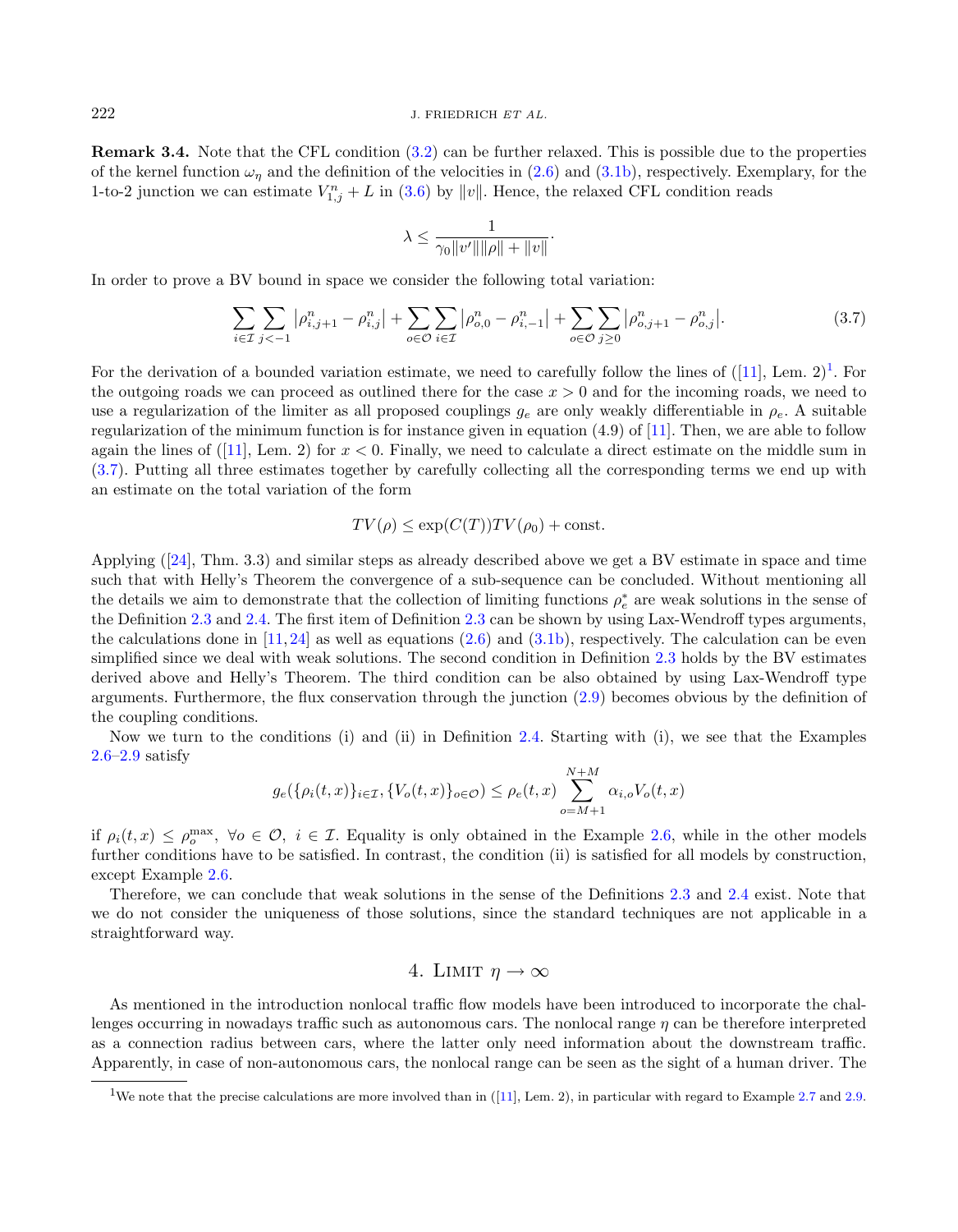question arises what happens if autonomous cars would have perfect information about the downstream traffic. To treat this question from a theoretical point of view, the nonlocal range should tend to infinity in the network setting [\(2.1\)](#page-1-0) and [\(2.5\)](#page-2-1). For a similar traffic model on a single road, this feature has been already analyzed in Corollary 1.2 of [\[9\]](#page-21-14). Therein, the model tends to a linear transport equation with maximum velocity. From the modeling perspective this result is kind of intuitive: All drivers know exactly what happens in front of them on the whole road such that they can react in advance. So they are able to keep the speed at the maximum velocity regardless of the current traffic situation. However, a network model includes different types of junctions and different maximum densities or speed functions, respectively, leading to a non-intuitive behavior of drivers.

For our considerations, we start with some general estimates on the nonlocal velocities and discuss the 1-to-1 junction model in more detail (since all necessary estimates have been already established in [\[11\]](#page-21-33)). Note that we now use the notation  $V_e^{\eta}(t, x)$  for the velocities to emphasize their dependence on the nonlocal range  $\eta$ .

<span id="page-10-0"></span>**Lemma 4.1.** Let  $\Omega_{\mathcal{I}} = (0, \infty) \times (-\infty, 0)$  and  $\Omega_{\mathcal{O}} = (0, \infty) \times (0, \infty)$ . Define  $\Omega_e = \Omega_{\mathcal{I}}$  if  $e \in \mathcal{I}$  and  $\Omega_e = \Omega_{\mathcal{O}}$  if  $e \in \mathcal{O}$ . In addition, let  $\rho_e \in L^{\infty}(\Omega_e)$  be a collection of functions which are either of compact support on  $\Omega_e$  or identical to zero and let  $K_e$  be a compact subset of  $\Omega_e$ . Then, we obtain for the velocities [\(2.6\)](#page-2-2) the following:

$$
\lim_{\eta \to \infty} \iint_{K_e} |V_e^{\eta}(t, x)| dt dx = 0, \quad e \in \mathcal{I}, \qquad \lim_{\eta \to \infty} \iint_{K_e} |V_e^{\eta}(t, x) - v_e(0)| dt dx = 0, \quad e \in \mathcal{O},
$$
\n
$$
\lim_{\eta \to \infty} \iint_{K_i} |V_e^{\eta}(t, x) - v_e(0)| dt dx = 0, \quad e \in \mathcal{O}, i \in \mathcal{I}.
$$
\n(4.1)

*Proof.* We start with  $e \in \mathcal{I}$ . If  $\rho_e(t, \cdot) \equiv 0$  we directly obtain

$$
V_e^{\eta}(t,x) = \int_x^{\min\{x+\eta,0\}} \omega_{\eta}(y-x)v_e(0)dy \le \omega_{\eta}(0)v_e(0)|\min\{x+\eta,0\}-x\}|
$$

which goes to zero for  $\eta \to \infty$  due to [\(2.4\)](#page-2-5). Now let us consider the case  $\rho_e(t, \cdot)$  being of compact support. Without loss of generality, we assume that the support is on  $[a_e(t), b_e(t)]$  with  $a_e(t) < b_e(t) \leq 0$ . Here, we have

$$
V_{e}^{\eta}(t,x) = \int_{\max\{x,a_e(t)\}}^{\min\{b_e(t),x+\eta\}} \omega_{\eta}(y-x)v_e(\rho_e(t,y))dy + \int_{\min\{x,a_e(t)\}}^{\min\{a_e(t),x+\eta\}} \omega_{\eta}(y-x)v_e(0)dy + \int_{\max\{x,b_e(t)\}}^{\min\{\max\{x+\eta,b_e(t)\},0\}} \omega_{\eta}(y-x)v_e(0)dy \n\int_{\max\{x,a_e(t)\}}^{\infty} \omega_{\eta}(y-x)v_e(\rho_e(t,y))dy + \int_{\min\{x,a_e(t)\}}^{a_e(t)} \omega_{\eta}(y-x)v_e(0)dy + \int_{\max\{x,b_e(t)\}}^{0} \omega_{\eta}(y-x)v_e(0)dy \n\leq \omega_{\eta}(0)v_e(0) \underbrace{(|b_e(t) - \max\{x,a_e(t)\}| + |a_e(t) - \min\{x,a_e(t)\}| + |\max\{x,b_e(t)\}|)}_{<\infty}
$$

As we consider the pointwise limit, t and x are fixed and so are  $a_e(t)$  and  $b_e(t)$ . Hence, the intervals in the last estimate are all finite and with  $\lim_{\eta\to\infty}\omega_{\eta}(0)=0$ , cf. [\(2.4\)](#page-2-5), we obtain that the upper bound on  $V_{e}^{\eta}(t,x)$  goes to zero. As we also have  $V_e^{\eta}(t, x) \geq 0$ , we can conclude that  $V_e^{\eta}(t, x) \to 0$  pointwise for  $\eta \to \infty$  on  $\Omega_{\mathcal{I}}$ .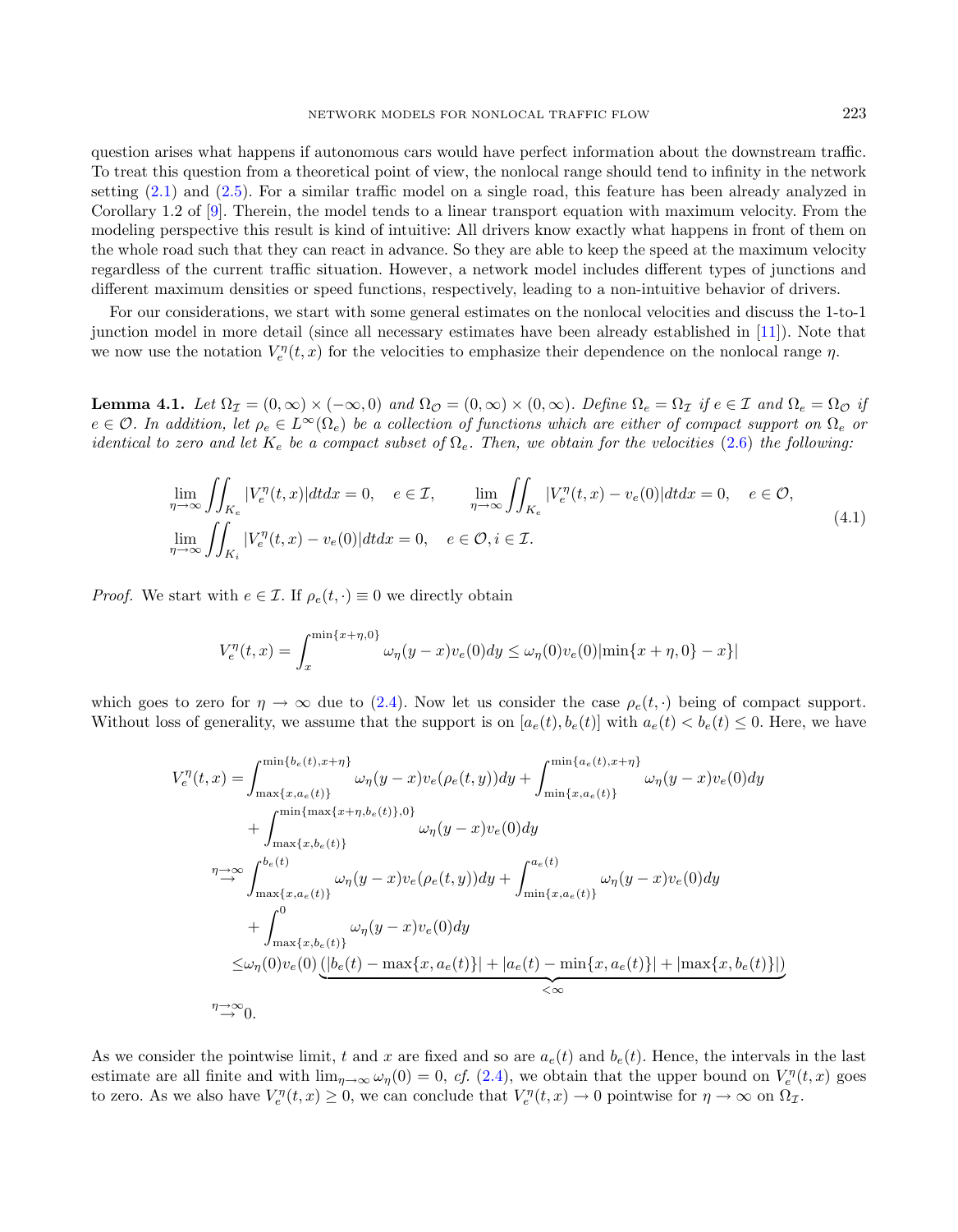If we consider  $e \in \mathcal{O}$ ,  $x > 0$  and  $0 \le a_e(t) < b_e(t)$ , we get

$$
V_{e}^{\eta}(t,x) = \int_{\max\{x,a_e(t)\}}^{\min\{b_e(t),x+\eta\}} \omega_{\eta}(y-x)v_e(\rho_e(t,y))dy + \int_{\min\{x,a_e(t)\}}^{\min\{a_e(t),x+\eta\}} \omega_{\eta}(y-x)v_e(0)dy + \int_{\max\{x,h_e(t)\}}^{\max\{x+\eta,b_e(t)\}} \omega_{\eta}(y-x)v_e(0)dy \eta \to \infty \int_{\max\{x,a_e(t)\}}^{b_e(t)} \omega_{\eta}(y-x)v_e(\rho_e(t,y))dy + \int_{\min\{x,a_e(t)\}}^{a_e(t)} \omega_{\eta}(y-x)v_e(0)dy + \int_{\max\{x,b_e(t)\}}^{\infty} \omega_{\eta}(y-x)v_e(0)dy \to v_e(0).
$$

Since the first two terms can be again estimated from above by

$$
\omega_\eta(0)v_e(0)\left(|\max\{x,a_e(t)\}-b_e(t)|+|\min\{x,a_e(t)\}-a_e(t)|\right)\rightarrow 0
$$

and for the last term we can use that  $\int_0^\infty \omega_\eta(y) dy = 1$  due to [\(2.4\)](#page-2-5), we end up with

$$
1 \geq \int_{\max\{x,b(t)\}}^{\infty} \omega_{\eta}(y-x) dy = 1 - \int_{x}^{\max\{x,b(t)\}} \omega_{\eta}(y-x) dy \geq 1 - \omega_{\eta}(0) |b(t) - x| \to 1
$$

<span id="page-11-0"></span>for  $\eta \to \infty$ . If  $\rho_e(t, \cdot) \equiv 0$ , we proceed as for the last term. Hence, we have  $V_e^{\eta}(t, x) \to v_e(0)$  pointwise for  $e \in \mathcal{O}$ on  $\Omega_{\mathcal{O}}$ . In addition, if we consider  $x \in (-\eta, 0)$  the above calculations for  $V_e^{\eta}(t, x)$  and  $e \in \mathcal{O}$  are completely similar by setting  $x = 0$  in the lower bounds of the integrals. Note that the case  $x \le -\eta$  disappears in the pointwise limit by choosing  $\eta$  large enough for a fixed x. So we also obtain  $V_e^{\eta}(t, x) \to v_e(0)$  pointwise for  $e \in \mathcal{O}$ on  $\Omega_{\mathcal{I}}$ .

In addition, we have  $V_e^{\eta}(t, x) \leq v_e(0) \ \forall (t, x) \in \Omega_e$ ,  $e \in E$  with  $v_e(0)$  being an integrable function on each compact subset of  $\Omega_e$ . Hence, Lebesgue's dominated convergence theorem yields the assertion.

Next, we prove the convergence for  $\eta \to \infty$  for the 1-to-1 junction model. Note that for simplicity we write  $\rho$  instead of  $\rho_1$  and  $\rho_2$ , since in the case of a 1-to-1 junction the solution is uniquely given on whole R.

<span id="page-11-1"></span>**Proposition 4.2.** Let the hypotheses [\(2.4\)](#page-2-5) hold and let  $\rho_0 \in BV(\mathbb{R}, I)$ . Then, the solution  $\rho^{\eta}$  of the 1-to-1 junction model given by [\(2.1\)](#page-1-0), [\(2.5\)](#page-2-1) with [\(2.13\)](#page-4-2) converges for  $\eta \to \infty$  to the unique entropy solution of the local problem

$$
\partial_t \rho + \partial_x \left( \min \{ \rho v_2(0), \rho_2^{\max} v_2(0) \} \right) = 0
$$
  
 
$$
\rho(0, x) = \rho_0(x). \tag{4.2}
$$

*Proof.* We first note that the 1-to-1 model can be rewritten by defining  $\rho(t, x) = \rho_1(t, x)$  if  $x < 0$  and  $\rho(t, x) =$  $\rho_2(t, x)$  if  $x > 0$  as

$$
\partial \rho(t,x) + \partial_x \left( \rho(t,x) V_1(t,x) + g(\rho(t,x), V_2(t,x)) \right) = 0,
$$

which simplifies the notation in the rest of the proof, see also [\[11\]](#page-21-33).

The existence of solutions for  $\eta \to \infty$  is given since the BV estimates and the maximum principle in [\[11\]](#page-21-33) are uniform as  $\eta \to \infty$  such that Helly's Theorem yields up to a subsequence the convergence of the solution in the  $L^1_{loc}$  norm.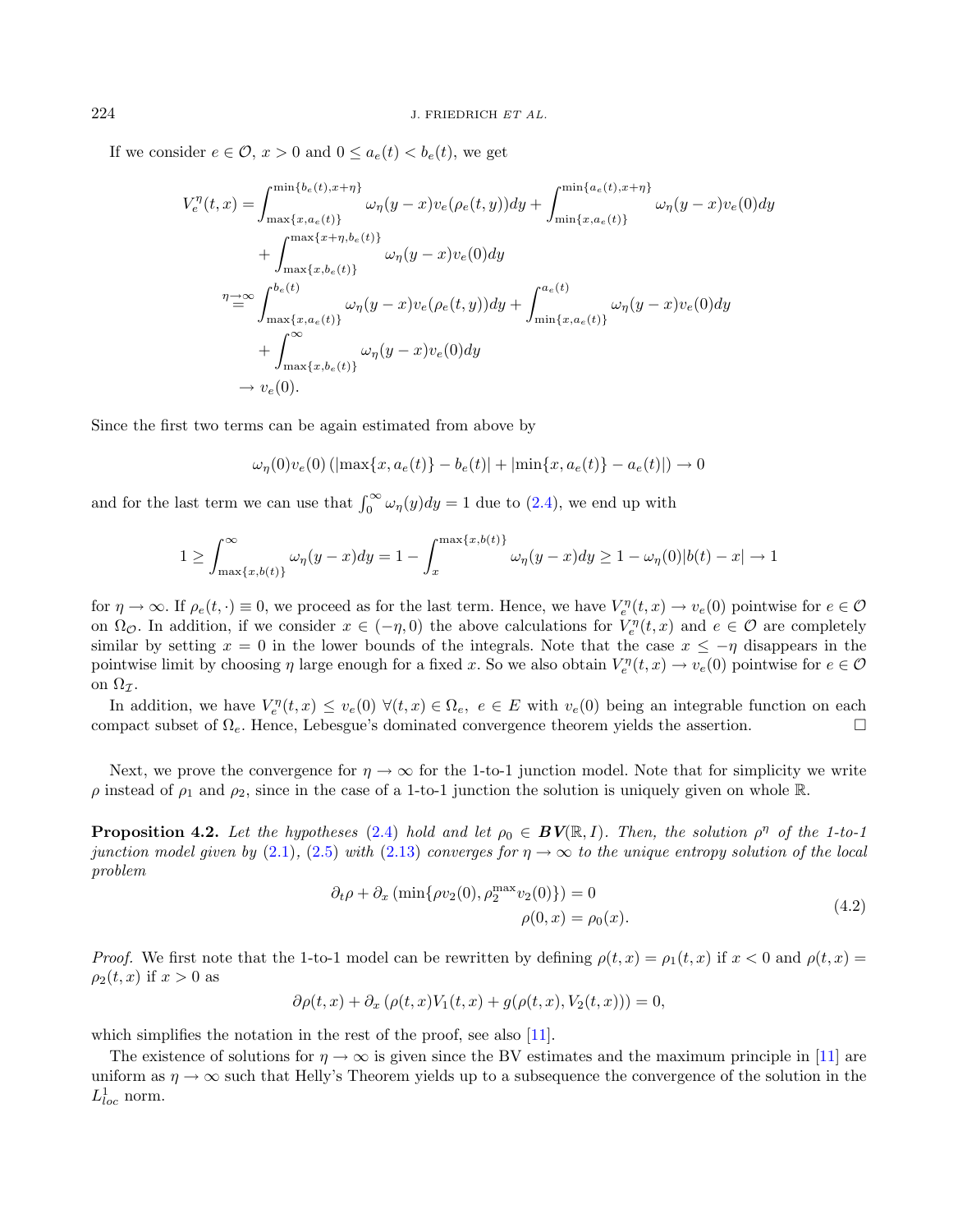We start from the entropy inequality and add and subtract  $v_2(0)$  at the right place, such that for a fixed  $\kappa \in \mathbb{R}$  and  $\phi \in C_0^1([0,\infty) \times \mathbb{R}; \mathbb{R}^+)$ , we obtain

$$
0 \leq \int_0^{\infty} \int_{-\infty}^{\infty} (|\rho - \kappa| \phi_t + |\rho - \kappa| V_1 \phi_x + \text{sgn}(\rho - \kappa)(\tilde{g}(\rho) - \tilde{g}(\kappa))(V_2 \pm v_2(0)) \phi_x
$$
  
- sgn( $\rho - \kappa$ ) $\kappa \partial_x V_1 \phi - \text{sgn}(\rho - \kappa)\tilde{g}(\kappa) \partial_x V_2 \phi(t, x) dx dt + \int_{-\infty}^{\infty} |\rho_0(x) - \kappa| \phi(x, 0) dx,$ 

where  $\tilde{g}$  is defined as  $\tilde{g}(\rho) = \min\{\rho, \rho_2^{\max}\}\.$  First, note that due to the compact support of the initial condition and the finite speed of the waves, which are bounded by  $||v||$ , the solution  $\rho(t, x)$  is also of compact support such that we can apply Lemma [4.1](#page-10-0) in the following. Additionally, as the test functions are of compact support, there exist  $T > 0$  and  $R > 0$  such that  $\phi(t, x) = 0$  for  $|x| > R$  or  $t > T$ . Using the latter and Lemma [4.1,](#page-10-0) we obtain for  $\eta \to \infty$ :

$$
\int_0^\infty \int_{-\infty}^\infty |\rho - \kappa |V_1 \phi_x dx dt \le (||\rho|| + |\kappa|) ||\phi_x|| \int_0^T \int_{-R}^R |V_1| dx dt \to 0
$$

$$
\int_0^\infty \int_{-\infty}^\infty \text{sgn}(\rho - \kappa)(\tilde{g}(\rho) - \tilde{g}(\kappa))(V_2 - v_2(0)) \phi_x dx dt \le 2||\rho|| ||\phi_x|| \int_0^T \int_{-R}^R |V_2 - v_2(0)| dx dt
$$

$$
\to 0.
$$

Again, thanks to the compactness of the test function and condition  $(2.4)$  of the kernel, we have

$$
\int_0^\infty \int_{-\infty}^\infty \text{sgn}(\rho - \kappa) \kappa \partial_x V_1 \phi dx dt \le 16|\kappa| ||\phi|| ||v|| T R \omega_\eta(0) \to 0,
$$
  

$$
\int_0^\infty \int_{-\infty}^\infty \text{sgn}(\rho - \kappa) \tilde{g}(\kappa) \partial_x V_2 \phi dx dt \le 16||\rho|| ||\phi|| ||v|| T R \omega_\eta(0) \to 0.
$$

Here, we use that

$$
|\partial_x V_1| \le \left| \int_{\min\{x,0\}}^{\min\{x+\eta,0\}} v_1(\rho(t,y)) \omega_{\eta}'(y-x) dy \right| + v_1(\rho(t,\min\{x,0\})) \omega_{\eta}(0) + v_1(\rho(t,\min\{x+\eta,0\})) \omega_{\eta}(0) \le \|v\| \left| \int_{\min\{x,0\}}^{\min\{x+\eta,0\}} \omega_{\eta}'(y-x) dy \right| + 2\|v\|\omega_{\eta}(0) \le 4\|v\|\omega_{\eta}(0),
$$

and analogously we get  $|\partial_x V_2| \leq 4 ||v|| \omega_{\eta}(0)$ . We are left with

$$
0 \leq \int_0^\infty \int_{-\infty}^\infty (|\rho - \kappa| \phi_t + \text{sgn}(\rho - \kappa)(g(\rho) - g(\kappa))(v_2(0))\phi_x)(t, x) dx dt + \int_{-\infty}^\infty |\rho_0(x) - \kappa| \phi(x, 0) dx,
$$

which is the entropy inequality of the corresponding local model  $(4.2)$ .

Some remarks are in order.

Remark 4.3. The proof can be easily adapted to the model without considering any junctions, *i.e.*,

$$
\partial_t \rho + \partial_x \left( V^{\eta}(t, x) \rho \right) = 0
$$
  

$$
\rho(0, x) = \rho_0(x),
$$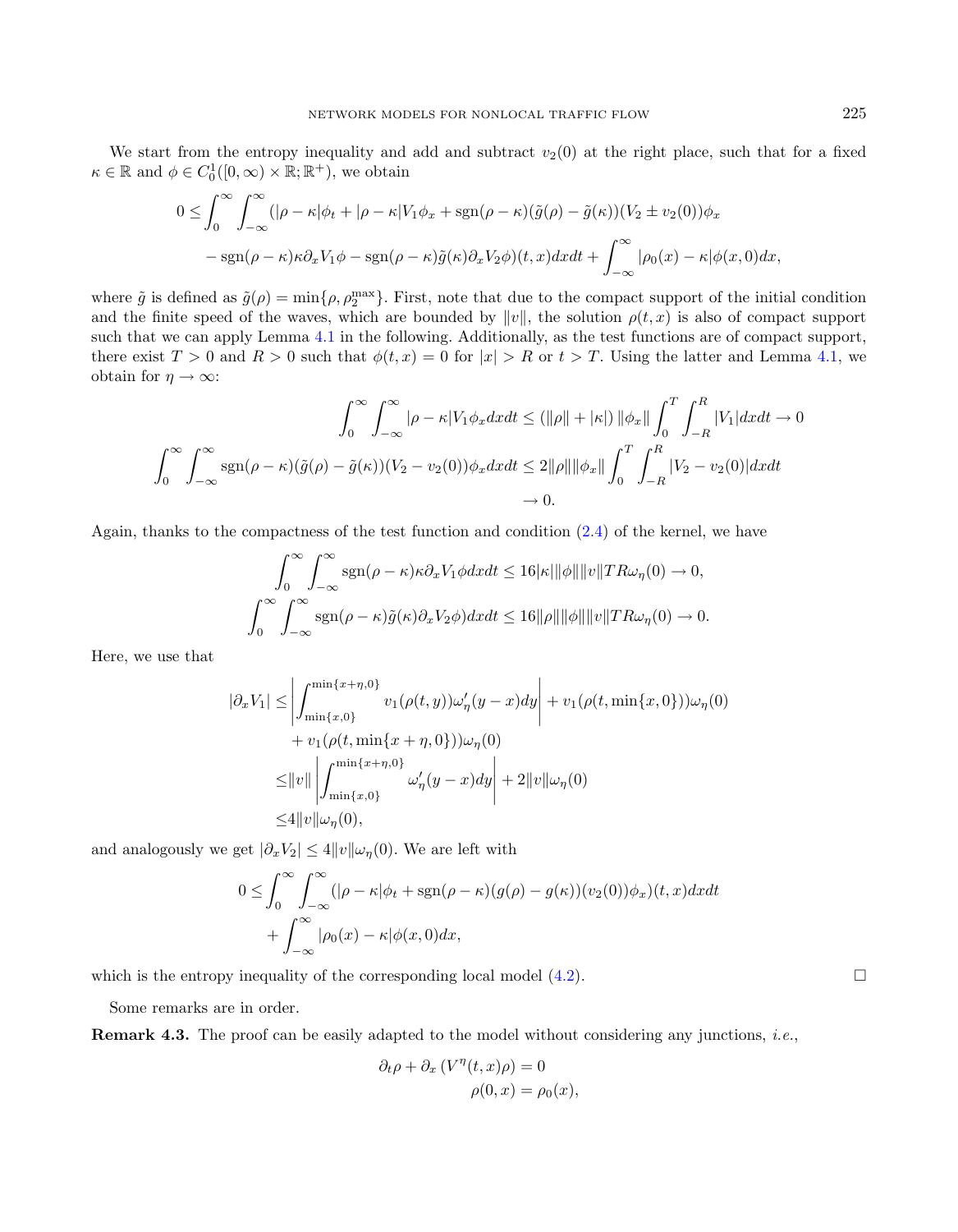with  $V^{\eta}(t,x) = \int_x^{x+\eta} v(\rho(t,y))\omega_{\eta}(y-x)dy$ . As already mentioned for a similar model a convergence result for  $\eta \to \infty$  has already been discovered in Corollary 1.2 of [\[9\]](#page-21-14). Using the proof above we obtain the convergence to the unique weak entropy inequality of the linear transport equation:

$$
\partial_t \rho + \partial_x (v(0)\rho) = 0
$$
  

$$
\rho(0, x) = \rho_0(x),
$$

i.e.,

$$
0 \leq \int_0^\infty \int_{-\infty}^\infty (|\rho - \kappa| \phi_t + |\rho - \kappa| v(0) \phi_x dx dt + \int_{-\infty}^\infty |\rho_0(x) - \kappa| \phi(x, 0) dx.
$$

The linear transport is a situation on the road where no traffic jams occur since even if the traffic is at maximum density all cars drive at the fastest velocity possible. Even though this sounds more like an idealistic property, the model captures the limiting behavior for an infinite interaction range resulting in an "optimized" traffic.

**Remark 4.4.** The model [\(4.2\)](#page-11-0) has been also recovered in [\[1\]](#page-20-2) in the context of production with velocity  $v_2(0)$ and capacity  $v_2(0)\rho_2^{\max}$ . Transferring the idea of a production model to traffic flow, we observe that all cars want to move at a constant speed  $v_2(0)$  as long as there is enough capacity, which is mainly determined by the maximum density of the second road  $\rho_2^{\max}$ .

Let us explain the model dynamics with the help of Riemann initial data, *i.e.*,

$$
\rho_0(x) = \begin{cases} \rho_L, & \text{if } x < 0, \\ \rho_R, & \text{if } x > 0, \end{cases}
$$

with  $\rho_L \in [0, \rho_1^{\max}]$  and  $\rho_R \in [0, \rho_2^{\max}]$ . We recall that the change in the velocity is located at  $x = 0$ . There are only two possible solutions:

- if  $\rho_L \leq \rho_2^{\text{max}}$ , the solution is given by a linear transport with velocity  $v_2(0)$ ,
- if  $\rho_L > \rho_2^{\text{max}}$ , we have a rarefaction wave with the density equal to  $\rho_2^{\text{max}}$  as an intermediate state.

Both cases are illustrated in Figure [1.](#page-14-1)

In the first case, i.e., the linear transport, no traffic jams occurs and traffic is transported at a constant velocity. As we allow the drivers to accelerate as soon as they are aware of the junction, which they always are in the limit  $\eta \to \infty$ , they do not respect the given maximum velocity on the first road. They always drive with the maximum velocity of the second road which might be higher or lower than the one of the first road. So the model "optimizes" the traffic but might not care about velocity restrictions. The Riemann problems producing a rarefaction wave induce a congestion at the end of the first road and beginning of the second road due to the fact that the initial traffic on the first road cannot pass completely onto the second road. Again, the model solves this problem in a reasonable way in terms of traffic congestion, i.e., as much flow as possible is sent through the junction at a constant speed.

Let us now turn to the more general nonlocal network setting. Here, we need to satisfy the local version of Definition [2.3,](#page-2-3) i.e., Definition 4.2.4 of [\[26\]](#page-21-7). As aforementioned, these are basically the items 1 and 2 of Definition [2.3,](#page-2-3) even now  $\rho_e$  for  $e \in \{1, \ldots, M\}$  has to be a weak solution on  $(-\infty, 0)$  instead of  $(-\infty, -\eta)$ . Obviously, the Rankine-Hugoniot condition [\(2.9\)](#page-3-2) is also satisfied for  $\eta \to \infty$ . Since the BV estimates established in ([\[24\]](#page-21-16), Thm. 3.2) and ([\[11\]](#page-21-33), Lem. 2) also hold for  $\eta \to \infty$  thanks to  $\lim_{n\to\infty} \omega_n(0) = 0$ , the second item is clear. The calculations are similar to above. In particular, for the outgoing roads in the examples [2.6–](#page-5-2)[2.9](#page-6-4) the dynamics in the limit are described by

$$
\partial_t \rho_e + \partial_x (\rho_e v_e(0)) = 0.
$$

For the incoming roads the convergence of the coupling  $g_e$  plays the most important role. By obtaining the pointwise limit of  $g_e$  we can proceed similarly as in the proof of Proposition [4.2](#page-11-1) also using Lemma [4.1.](#page-10-0) Therefore, we obtain the following limit models for  $x < 0$ :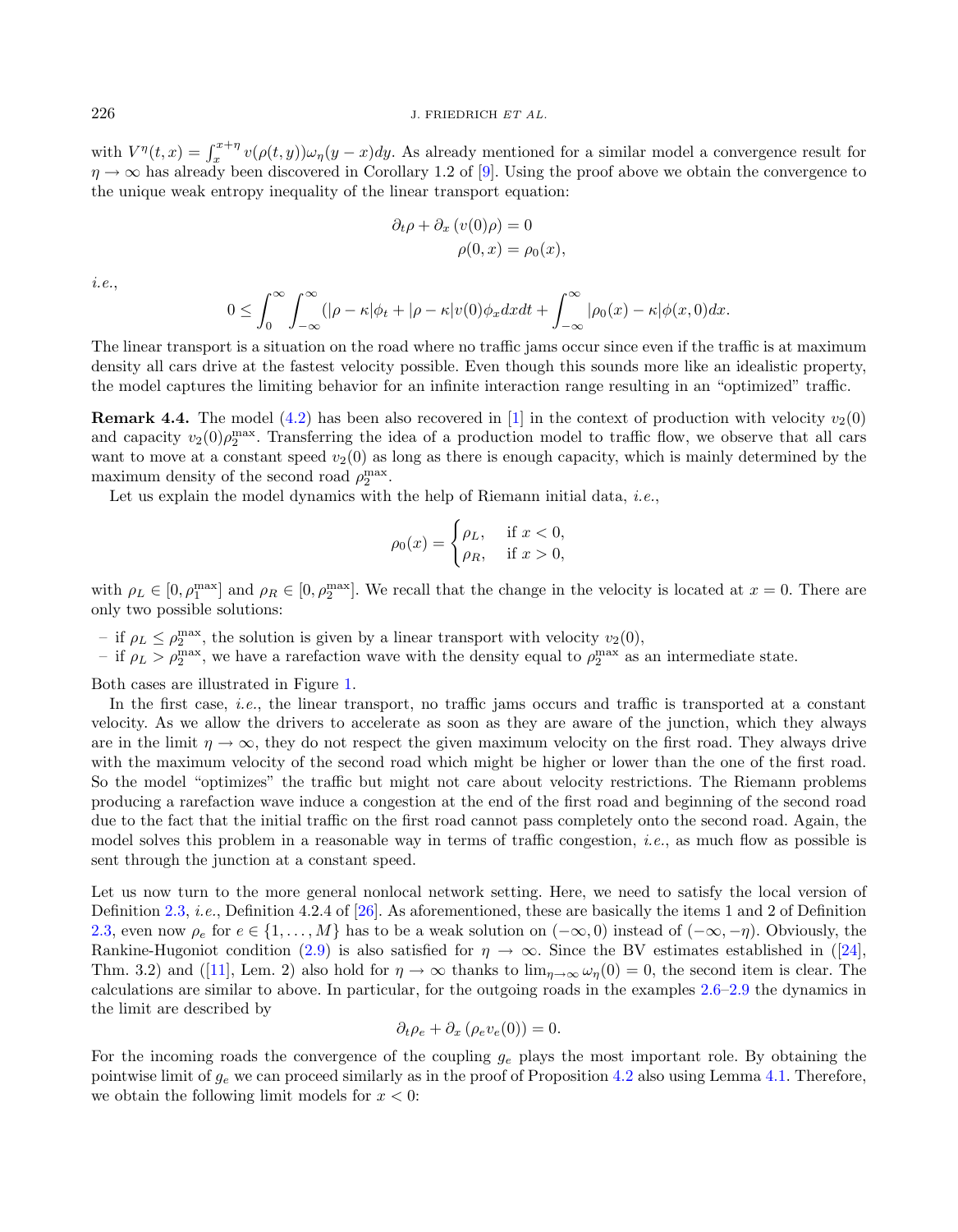

<span id="page-14-1"></span>FIGURE 1. Solution of the two Riemann problems for  $(4.2)$ .

– Example [2.6:](#page-5-2)

$$
\partial_t \rho_1 + \partial_x \left( \min\{\alpha_{1,2}\rho_1(t,x), \rho_2^{\max}\} v_2(0) + \min\{\alpha_{1,3}\rho_1(t,x), \rho_3^{\max}\} v_3(0) \right) = 0,
$$

– Example [2.7:](#page-5-3)

$$
\partial_t \rho_1 + \partial_x \left( \min\{\rho_1(t,x)(\alpha_{1,2}v_2(0) + \alpha_{1,3}v_3(0)), \frac{\rho_2^{\max} v_2(0)}{\alpha_{1,2}}, \frac{\rho_3^{\max} v_3(0)}{\alpha_{1,3}} \} \right) = 0,
$$

– Example [2.8,](#page-6-5)  $e \in \{1, 2\}$ :

$$
\partial_t \rho_e + \partial_x \left( \min \{ \rho_e(t, x), \max \{ q_{e,3} \rho_3^{\max}, \rho_3^{\max} - \rho_{e-}(t, 0) \} \} v_3(0) \right) = 0,
$$

– Example [2.9,](#page-6-4)  $e \in \{1, 2\}$ :

$$
\partial_t \rho_e + \partial_x \left( \min \{ \rho_e(t, x), q_{e,3} \rho_3^{\max}, q_{e,3}/q_{e^-,3} \rho_{e^-}(t, 0^-) \} v_3(0) \right) = 0.
$$

By construction all models are similar to a production type model and inherit the property that the flow moving at a constant speed is restricted by a capacity.

We note that the computations for the Example [2.7](#page-5-3) are slightly more involved since the nonlocal velocities are inside the minimum.

# 5. Numerical simulations

<span id="page-14-0"></span>In the following we consider a more complex network to demonstrate the properties of the proposed models. The network under consideration has a diamond structure and consists of nine roads and six vertices, see Figure [2.](#page-15-0)

As we have not prescribed inflow and outflow conditions in this work the roads 0 and 8 are used as artificial roads to avoid posing boundary conditions at intersections. In particular, due to the nonlocality of the dynamics, we need to impose more than just a single value boundary condition at the end of the network. The length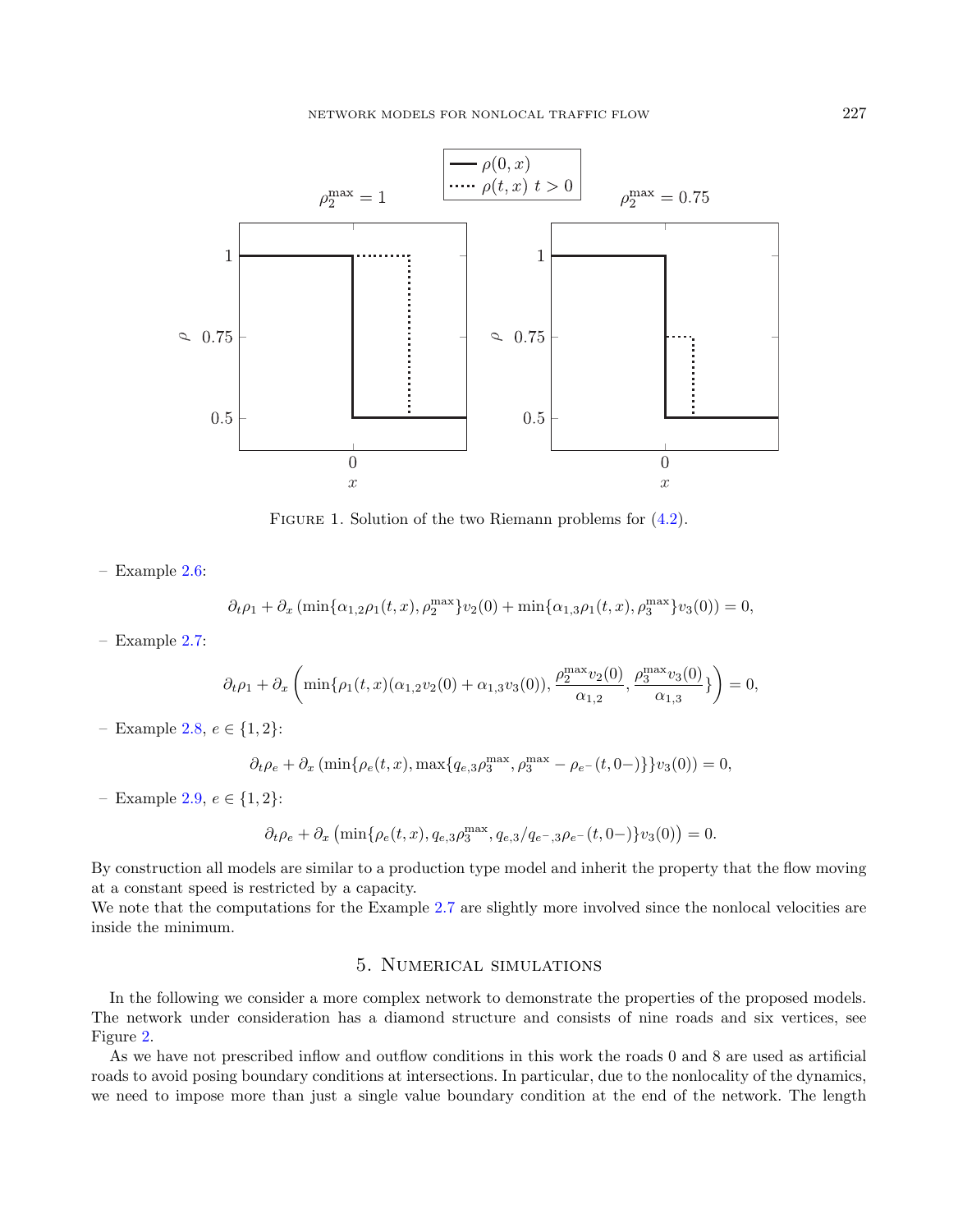

<span id="page-15-2"></span><span id="page-15-1"></span><span id="page-15-0"></span>Figure 2. Network structure.

Table 1. Parameters of the diamond network.

| Road <i>e</i> 0 1 2 3 4 5 6 7 8 |  |  |                                             |  |  |
|---------------------------------|--|--|---------------------------------------------|--|--|
| $\rho_e$                        |  |  | $0.4$ 0.4 0.4 0.4 0.8 0.4 0.8 0.2 0.2       |  |  |
| $v_e^{\max}$                    |  |  | $0.5 \t0.5 \t2 \t2 \t0.5 \t2 \t0.5 \t1 \t1$ |  |  |

of these artificial roads is set to  $(a_0, b_0) = (-\infty, 0)$  and  $(a_8, b_8) = (0, \infty)$ , respectively. For all other roads  $e = 1, \ldots, 7$  we set  $(a_e, b_e) = (0, 1)$ . We also remark that we do not consider the artificial roads when calculating traffic measures, i.e., the outflow of the system is measured at the end of road 7. At the vertices 2 and 3 we have to prescribe distribution parameters and priority parameters at the vertices 4 and 5. These are given by  $\alpha_{1,2} = \alpha_{1,3} = 0.5$ ,  $\alpha_{2,4} = 1/5$ ,  $\alpha_{2,5} = 4/5$  and  $q_{3,6} = 4/5$ ,  $q_{4,6} = 1/5$ ,  $q_{5,7} = 4/5$ ,  $q_{6,7} = 1/5$ . The velocity function on all roads  $e \in \{0, \ldots, 8\}$  is described by

$$
v_e(\rho) = v_e^{\text{max}}(1 - \rho) \tag{5.1}
$$

and hence the maximum density on all roads is equal. In addition, the initial conditions are given by

$$
\rho_{e,0}(x) = \bar{\rho}_e \,\,\forall x \in (a_e, b_e), \, e \in \{0, \dots, 8\}
$$

and explicit parameters can be found in Table [1.](#page-15-1)

We note that the delicate point in this network is the choice of the maximum velocities and initial densities for the roads 4 and 5. Due to the high velocity on road 5 and the shorter distance to the end of road 7, the way over the more congested road 4 seems to be not favorable in case of measuring travel times. In all simulations, we choose a linear decreasing kernel function  $\omega_n = 2(\eta - x)/\eta^2$  and use  $\Delta x = 0.01$  combined with an adaptive CFL condition determined by  $(3.2)$  for all norms in each time step  $t^n$ . In the following, we denote by the *nonlocal* maximum flux model the network model using the coupling condition described in Example [2.6](#page-5-2) for the 1-to-2 junctions at the vertices 2 and 3 and the one described in Example [2.8](#page-6-5) for the 2-to-1 junctions at the vertices 4 and 5. Analogously, the nonlocal distribution model corresponds to the coupling conditions of Example [2.7](#page-5-3) and Example [2.9.](#page-6-4)

For the comparison of the different network models we consider the following traffic measures, see e. q. [\[29,](#page-21-11) [43,](#page-22-7) [47\]](#page-22-8):

– total travel time

$$
TTT = \sum_{e=1}^{7} \int_0^T \int_0^1 \rho_e(t, x) dx dt,
$$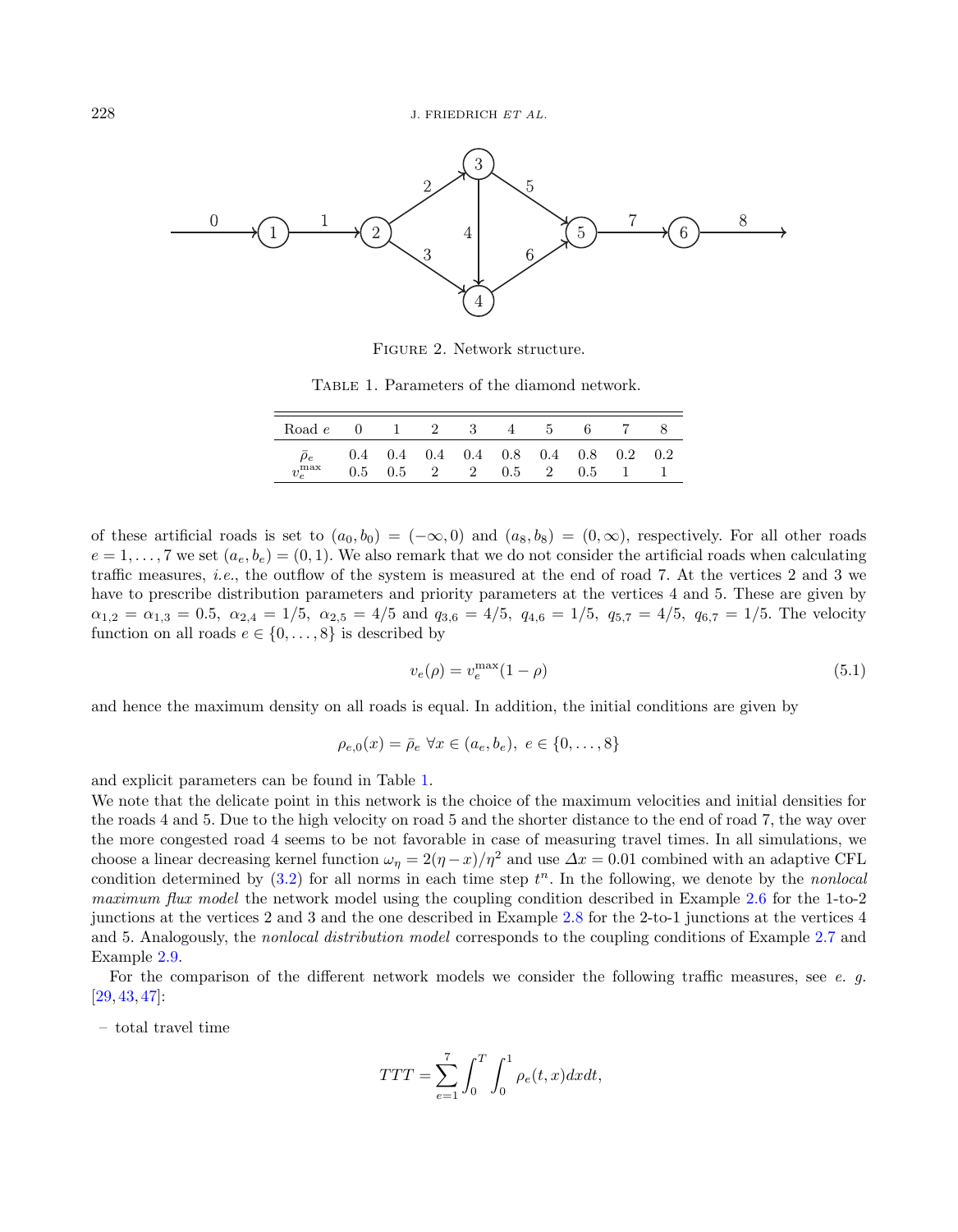<span id="page-16-0"></span>Table 2. Traffic measures.

| Model        | Outflow | TTT    | Congestion |
|--------------|---------|--------|------------|
| Distribution | 2.1531  | 62.9   | 48.744     |
| Maximum flux | 4.6774  | 44.577 | 16.144     |

– outflow

$$
O = \int_0^T f_7(t, 1, \rho_7(t, 1)) dt,
$$

– congestion measure

$$
CM = \sum_{e=1}^{7} \int_0^T \max\left\{0, \int_0^1 \rho_e(t, x) - \frac{f_e(t, x, \rho_e(t, x))}{v_{e, \text{ref}}}\,dx\right\} dt.
$$

With some abuse of notation the flux can be either local or nonlocal depending on the models used. We also remark that the reference velocity is chosen to be  $v_{e,ref} = 0.5v_e^{\text{max}}$ .

## 5.1. Nonlocal models

We start by comparing the nonlocal maximum flux with the nonlocal distribution model. Therefore, we set  $\eta = 0.5$  and consider the final time of  $T = 20$ . Figure [3](#page-17-0) displays the approximate solution at the final time T.

Apparently, the nonlocal distribution model results in a congested network. Over time road 6 becomes even further congested with the traffic jam moving backwards to road 4 and also to road 1 over road 3 while the other roads are rather empty.

These effects can be also recognized in Table [2](#page-16-0) where the outflow of the nonlocal maximum flux model is more than twice as high as in the congested *nonlocal distribution model*. Similar observations can be made for the total travel time  $(TTT)$  and the congestion measure. The main reason for this behavior is that in the nonlocal distribution model the prescribed distribution rates must be exactly kept. On the contrary, the nonlocal maximum flux does not necessarily fulfill them exactly. In particular, the actual distribution<sup>[2](#page-16-1)</sup> at the vertex 3 over time shows that the distribution onto road 5 is in the interval [0.93, 0.98] instead of the prescribed value of 0.8. As a consequence less vehicles enter road 4 and a traffic jam can be avoided.

Furthermore, in the nonlocal maximum flux model the actual priority parameters at vertex 5 start to change away from the prescribed values around approximately  $t = 4$  such that for  $t \in [5, 20]$  the ratio from road 6 to 7 is higher as from road 5 to 7. This helps to resolve the traffic jam at road 7. The nonlocal distribution model model keeps again the prescribed parameters and is not able to resolve the traffic jam.

<span id="page-16-1"></span>This example also demonstrates that both models are in line with the original modeling ideas: The nonlocal distribution model model obeys the distribution rates (by construction) while the nonlocal maximum flux model achieves maximum fluxes.

## 5.2. Nonlocal vs. local models

Next, we compare the nonlocal modeling approaches to local network models. These are described by [\(2.1\)](#page-1-0) with

$$
f_e(t, x, \{\rho_k\}_{k \in E}) = \rho_e(t, x)v_e(\rho_e(t, x))
$$

<sup>&</sup>lt;sup>2</sup>Actual means that the inflows of the outgoing roads over time are divided by the outflow of the incoming road.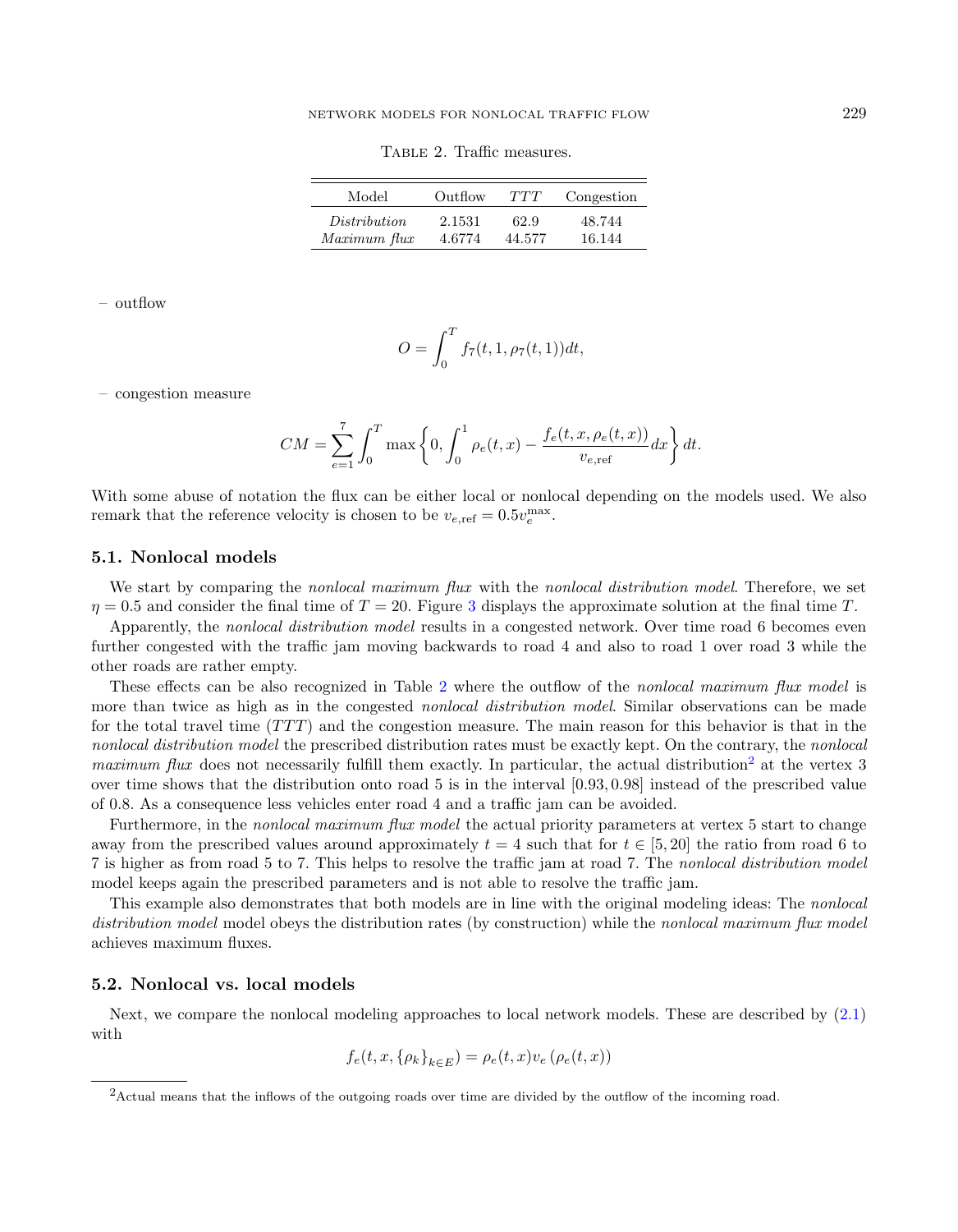

<span id="page-17-0"></span>FIGURE 3. Approximate solutions of the nonlocal maximum flux (nl. max. f. model) and the nonlocal distribution model (nl. dist. model) at  $T = 20$  for different roads and  $\eta = 0.5$ .

for  $e \in E$ ,  $t > 0$  and  $x \in (a_e, b_e)$ . The local model is equipped with coupling conditions satisfying demand and supply functions, cf. [\[29\]](#page-21-11):

$$
D_e(\rho) = \begin{cases} \rho v_e(\rho), & \text{if } \rho \le \sigma_e, \\ \sigma_e v_e(\sigma_e), & \text{if } \rho > \sigma_e, \end{cases} \qquad S_e(\rho) = \begin{cases} \sigma_e v_e(\sigma_e), & \text{if } \rho \le \sigma_e, \\ \rho v_e(\rho), & \text{if } \rho > \sigma_e, \end{cases}
$$
 (5.2)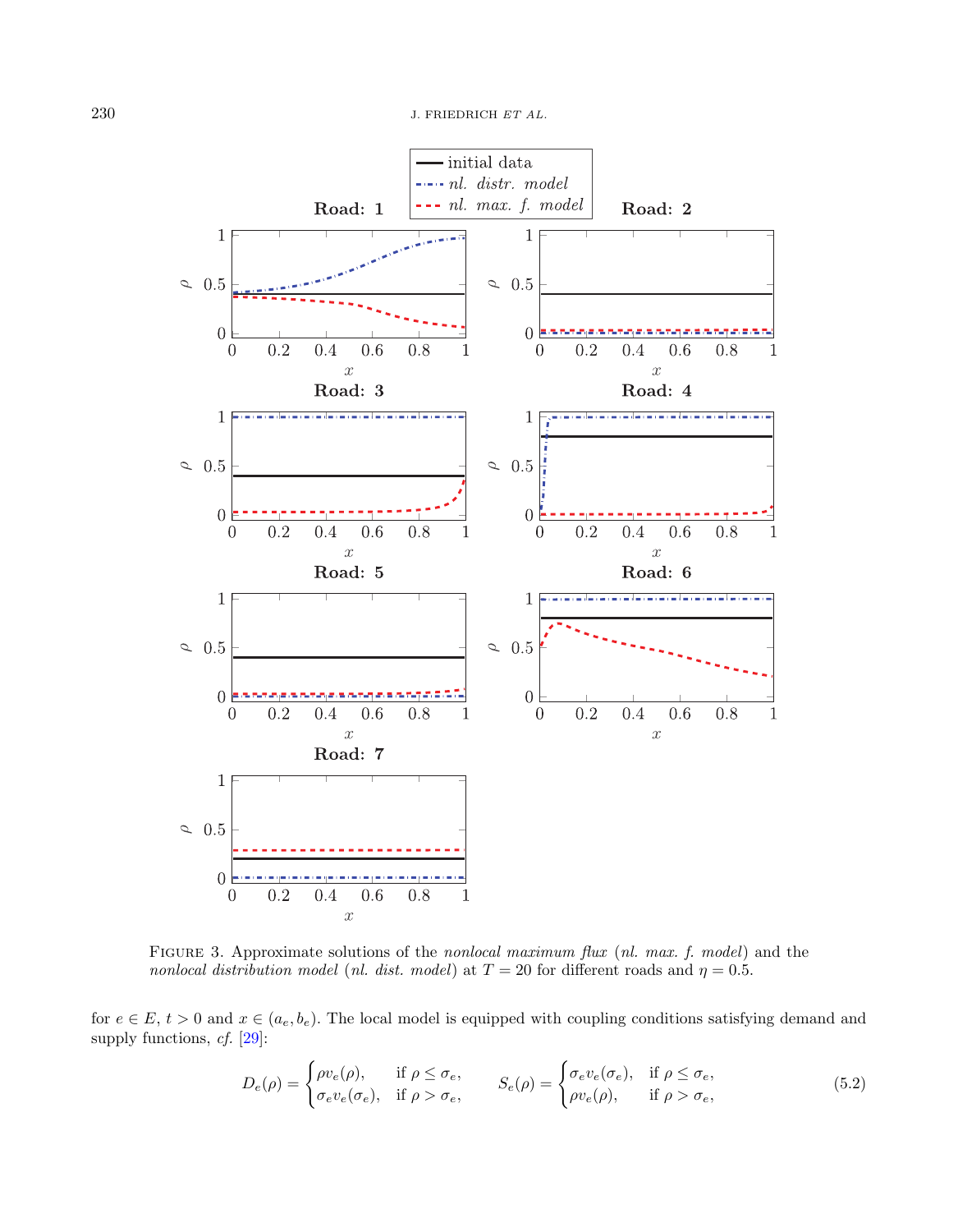<span id="page-18-1"></span>

FIGURE 4. Approximate solution of the *local model* with the coupling conditions from [\[29\]](#page-21-11) and the nonlocal maximum flux model (nl. max. f. model) at  $T = 20$  for  $\eta = 0.05$  on road 4.

where  $\sigma_e$  is the maximum point of the flux function  $\rho v_e(\rho)^3$  $\rho v_e(\rho)^3$ . As already mentioned the coupling conditions for the nonlocal maximum flux model are also inspired by this approach. For completeness these are in the local model for the 1-to-2 junction (using the notation from the previous sections)

$$
f_e(t, 0+, \rho_1, \rho_e) = \min\{\alpha_{1,e}D_1(\rho_1(t, 0-)), S_e(\rho_e(t, 0+))\}, e \in \{2, 3\}
$$
  

$$
f_1(t, 0-, \rho_1, \rho_2, \rho_3) = f_2(t, 0+, \rho_1, \rho_2) + f_3(t, 0+, \rho_1, \rho_3)
$$

and for the 2-to-1 junction:

$$
f_e(t, 0-, \rho_e, \rho_{e^-}) = \min\{D_e(\rho_e(t, 0-)), \max\{q_{e,3}S_3(\rho_3(t, 0+)), S_3(\rho_3(t, 0+)) - D_{e^-}(\rho_{e^-}(t, 0-))\}\}
$$
  

$$
f_3(t, 0+, \rho_1, \rho_2, \rho_3) = f_1(t, 0-, \rho_1, \rho_2) + f_2(t, 0-, \rho_2, \rho_1).
$$

In contrast the local coupling conditions inspiring the *nonlocal distribution model* can be found in [\[26\]](#page-21-7) and can be summarized as: for the 1-to-2 junction

$$
f_1(t, 0-, \rho_1, \rho_2, \rho_3) = \min\{D_1(\rho_1(t, 0-)), S_2(\rho_2(t, 0+))/\alpha_{1,2}, S_3(\rho_3(t, 0+))/\alpha_{1,3}\}\
$$
  

$$
f_e(t, 0+, \rho_1, \rho_e) = \alpha_{1,e} f_1(t, 0-, \rho_1, \rho_2, \rho_3), \quad e \in \{2, 3\}
$$

<span id="page-18-0"></span>and for the 2-to-1 junction:

$$
f_e(t, 0-, \rho_e, \rho_{e^-}) = \min\{D_e(\rho_e(t, 0-)), q_{e,3}/q_{e^-,3}D_{e^-}(\rho_{e^-}(t, 0-)), q_{e,3}S_3(\rho_3(t, 0+))\}
$$
  

$$
f_3(t, 0+, \rho_1, \rho_2, \rho_3) = f_1(t, 0-, \rho_1, \rho_2) + f_2(t, 0-, \rho_2, \rho_1).
$$

In order to solve the local models numerically we use the Godunov scheme with the coupling conditions as presented in [\[29\]](#page-21-11).

Figure [4](#page-18-1) shows the approximate solutions of the local supply and demand approach and the *nonlocal maximum* flux model at  $T = 20$  and for  $\eta = 0.05$  on road 4. It can be seen that both models lead to different solutions at road 4 as the end of the traffic jam is located further downstream in the nonlocal models. Considering smaller values of  $\eta$  (and also  $\Delta x$ ) this behavior does not change. Hence, this example provides numerical evidence that in the network case for the *nonlocal maximum flux model* no convergence for  $\eta \to 0$  to the local network model can be expected. We remark that in [\[11\]](#page-21-33) it was observed that the simple 1-to-1 junction tends towards the

<sup>&</sup>lt;sup>3</sup>We note that the choice of the velocity function in  $(5.1)$  ensures the existence of a unique maximum point.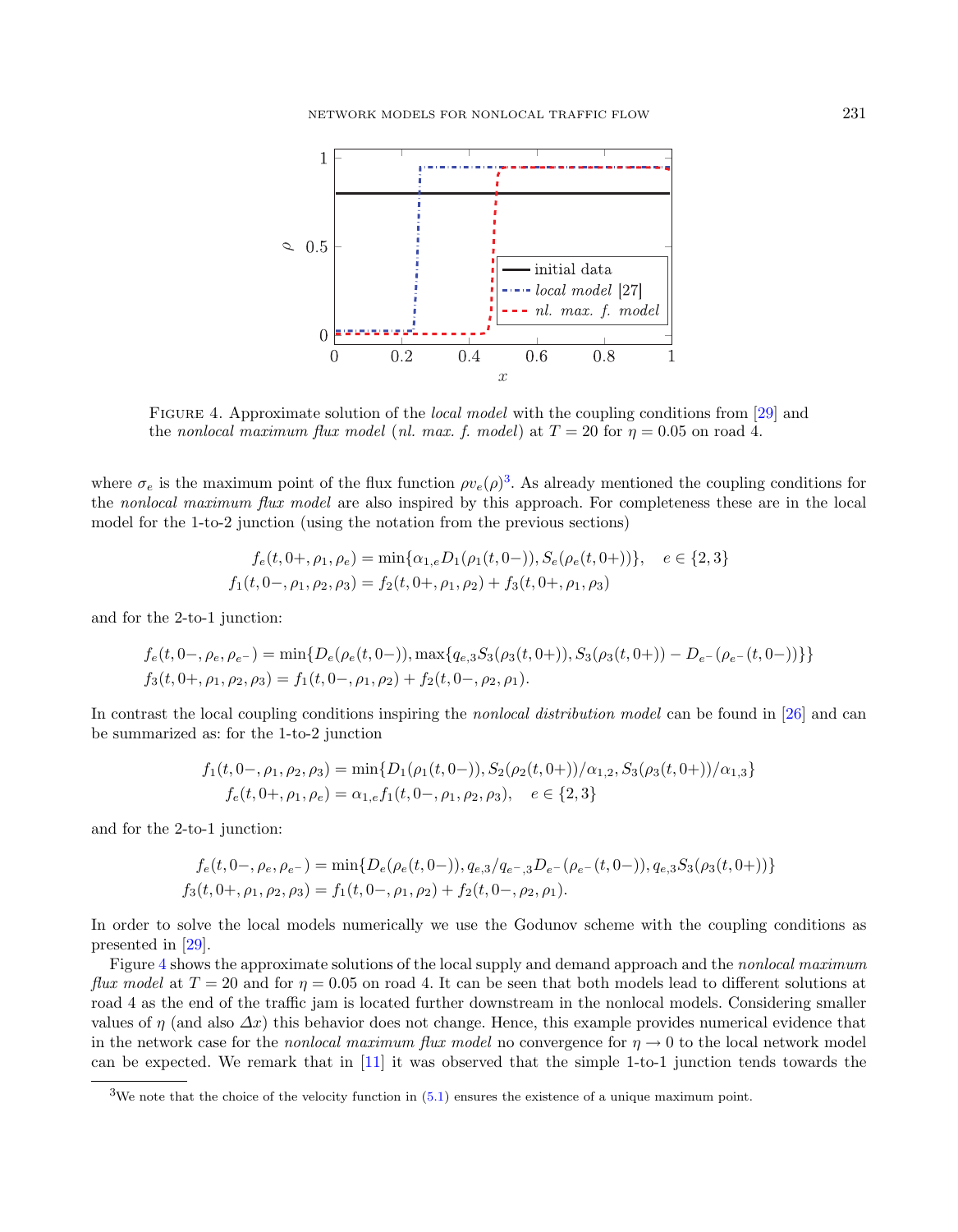Table 3. Traffic measures for the nonlocal maximum flux model and the local model with the coupling conditions from [\[29\]](#page-21-11) at  $T = 20$ .

| Model         | Outflow | TTT    | Congestion |
|---------------|---------|--------|------------|
| $\eta=0.5$    | 4.6774  | 44.577 | 16.144     |
| $\eta = 0.25$ | 4.3651  | 46.971 | 19.114     |
| $\eta=0.1$    | 4.1546  | 49.033 | 21.611     |
| $\eta = 0.05$ | 4.0719  | 49.924 | 22.752     |
| 29            | 3.7862  | 52.692 | 26.09      |



<span id="page-19-0"></span>FIGURE 5. Approximate solutions of the *local model* with the coupling conditions from [\[26\]](#page-21-7) and the nonlocal distribution model (nl. distr. model) with different values of  $\eta$  at  $T=1$  (left column) and  $T = 20$  (right column) for the roads 1 (top row) and 4 (bottom row).

vanishing viscosity solution. This seems also not the case for the nonlocal maximum flux model. The vanishing viscosity solution of the considered network behaves very similar to the solution obtained by the supply and demand approach and hence convergence can be ruled out.

Remark 5.1. Note that for the vanishing viscosity approach no distribution and priority parameters have to be prescribed and the maximum densities on all roads have to be equal. However, an approximate solution can be obtained by the numerical scheme presented in [\[46\]](#page-22-9).

Let us now compare the traffic measures for the nonlocal maximum flux model with  $\eta \in \{0.5, 0.25, 0.1, 0.05\}$  and the corresponding local model. Obviously, the nonlocal models perform better than the local model regarding the traffic measures while the advantages increase even further with larger nonlocal range  $n$ .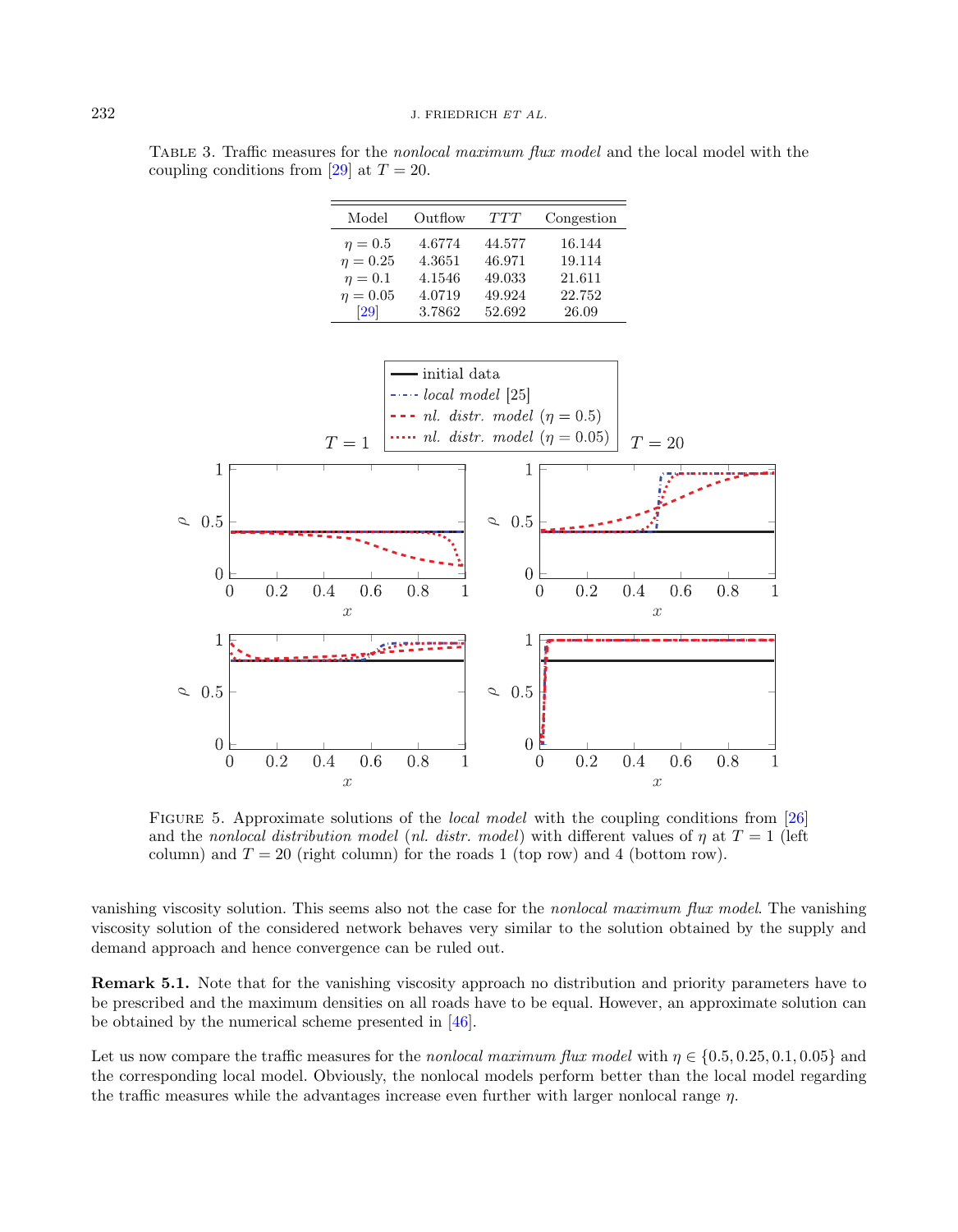<span id="page-20-3"></span>Table 4. Traffic measures for the nonlocal distribution model and the local model with the coupling conditions from [\[26\]](#page-21-7) at  $T = 20$ .

| Model              | Outflow | TTT    | Congestion |
|--------------------|---------|--------|------------|
| $\eta=0.5$         | 2.1531  | 62.9   | 48.744     |
| $\eta = 0.25$      | 2.1485  | 63.345 | 48.219     |
| $\eta=0.1$         | 2.1455  | 63.742 | 47.96      |
| $\eta = 0.05$      | 2.1446  | 63.89  | 47.9       |
| $\left[ 26\right]$ | 2.1434  | 64.102 | 47.782     |

Now, we compare the *nonlocal distribution model* to the corresponding local model with coupling conditions from [\[26\]](#page-21-7). For small time and large  $\eta$  the nonlocal solution provides different dynamics as the local model. Even though these effects are less for larger times and/or smaller values of  $\eta$  as displayed in Figure [5.](#page-19-0) Here, we selected exemplary two roads, namely road 1 and road 4. For small time periods we see that the solution with large  $\eta$  is different to the local solution but has a kind of smoothing effect across the transition area. For  $\eta$  small at  $T = 1$  and  $T = 20$ , the nonlocal approximate solution suggests a numerical convergence to the local approximate solution. It is interesting to see that for larger times and  $\eta$  the nonlocal effects become less significant. In particular, road 1 is the only road displaying visible differences between the local and nonlocal solution while the other roads behave similarly to road 4. Nevertheless, even on road 1 both models result in a traffic jam but they differ how the transition from free flow to traffic jam is created.

In addition, the traffic measures displayed in Table [4](#page-20-3) computed at the final time  $T = 20$  support the observation that in this example the nonlocal distribution model model behaves similarly as its local counterpart.

Nevertheless, we intend to stress that these observations are only due to the choice of the specific example. We notice that in other scenarios the differences between the nonlocal distribution model and its local counterpart are more significant for large times and  $\eta$ , even though for smaller values of  $\eta$  the solution seems to numerically converge to the local one. In our numerical study we do not find any example to rule out the convergence as we do for the nonlocal maximum flux model.

## 6. Conclusion

<span id="page-20-2"></span>We have introduced a network model for nonlocal traffic. The modeling is essentially based on coupling conditions for 1-to-1, 2-to-1 and 1-to-2 junctions. Using a finite volume numerical scheme we can show a maximum principle and the existence of weak solutions for the network model. Further investigations include the consideration of the limiting behaviour for  $\eta \to \infty$ . The numerical simulations demonstrate the ideas of the proposed junction models. We also investigate the limit  $\eta \to 0$  numerically and notice that in case of the *nonlocal* maximum flux model convergence to its local counterpart can be ruled out while in the nonlocal distribution model convergence can be observed.

<span id="page-20-1"></span><span id="page-20-0"></span>Future work will include the investigation of a general  $M$ -to- $N$  junction. We also intend to derive coupling conditions for other nonlocal modeling equations, such as the second order traffic flow model proposed in [\[12\]](#page-21-26).

Acknowledgements. The financial support of the DFG project GO1920/10 is acknowledged.

## **REFERENCES**

- [1] D. Armbruster, P. Degond and C. Ringhofer, A model for the dynamics of large queuing networks and supply chains. SIAM J. Appl. Math. 66 (2006) 896–920.
- [2] A. Aw and M. Rascle, Resurrection of "second order" models of traffic flow. SIAM J. Appl. Math. 60 (2000) 916–938.
- [3] A. Bayen, A. Keimer, L. Pflug and T. Veeravalli, Modeling multi-lane traffic with moving obstacles by nonlocal balance laws. Preprint (2020).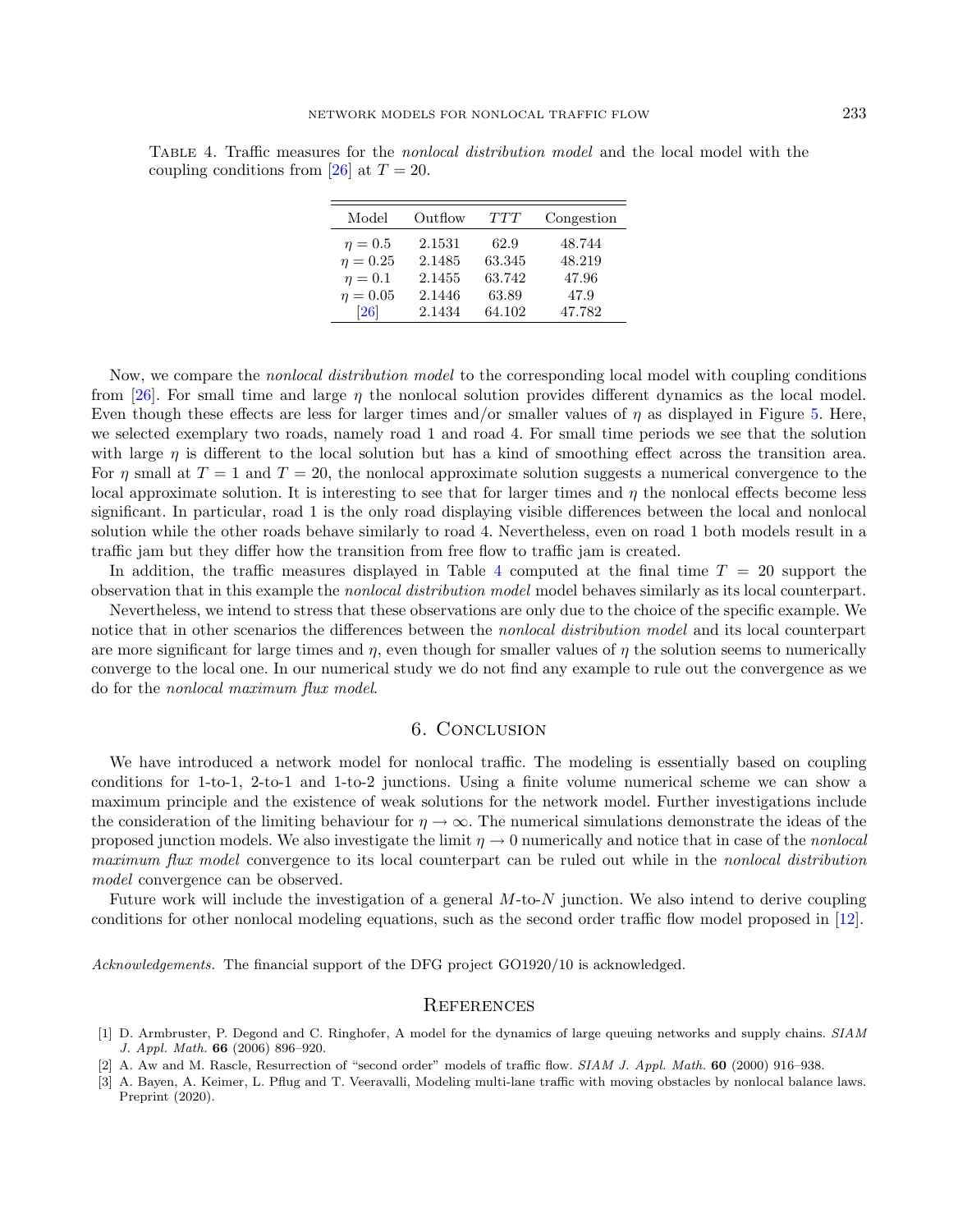- <span id="page-21-26"></span>[4] S. Blandin and P. Goatin, Well-posedness of a conservation law with non-local flux arising in traffic flow modeling. Numer. Math. 132 (2016) 217–241.
- <span id="page-21-27"></span>[5] A. Bressan and W. Shen, Entropy admissibility of the limit solution for a nonlocal model of traffic flow. Preprint [arXiv:2011.05430](https://arxiv.org/abs/2011.05430) (2020).
- <span id="page-21-15"></span>[6] A. Bressan and W. Shen, On traffic flow with nonlocal flux: a relaxation representation. Arch. Ration. Mech. Anal. 237 (2020) 1213–1236.
- <span id="page-21-34"></span>[7] F. Camilli, R. De Maio and A. Tosin, Measure-valued solutions to nonlocal transport equations on networks. J. Differ. Equ. 264 (2018) 7213–7241.
- <span id="page-21-23"></span><span id="page-21-5"></span>[8] C. Chalons, P. Goatin and L.M. Villada, High-order numerical schemes for one-dimensional nonlocal conservation laws. SIAM J. Sci. Comput. 40 (2018) A288–A305.
- <span id="page-21-0"></span>[9] F.A. Chiarello and P. Goatin, Global entropy weak solutions for general non-local traffic flow models with anisotropic kernel. ESAIM: M2AN 52 (2018) 163–180.
- <span id="page-21-9"></span>[10] F.A. Chiarello and P. Goatin, Non-local multi-class traffic flow models. Netw. Heterog. Media 14 (2019) 371–387.
- <span id="page-21-24"></span>[11] F.A. Chiarello, J. Friedrich, P. Goatin, S. Göttlich and O. Kolb, A non-local traffic flow model for 1-to-1 junctions. Eur. J. Appl. Math. (2019) 1–21.
- <span id="page-21-10"></span>[12] F.A. Chiarello, J. Friedrich, P. Goatin and S. Göttlich, Micro-macro limit of a nonlocal generalized aw-rascle type model. SIAM J. Appl. Math. 80 (2020) 1841–1861.
- <span id="page-21-20"></span>[13] J. Chien and W. Shen, Stationary wave profiles for nonlocal particle models of traffic flow on rough roads. NoDEA Nonlinear Differ. Equ. Appl. 26 (2019) 53.
- <span id="page-21-30"></span>[14] I. Ciotir, R. Fayad, N. Forcadel and A. Tonnoir, A non-local macroscopic model for traffic flow. ESAIM: M2AN 55 (2021) 689–711.
- <span id="page-21-16"></span>[15] G.M. Coclite and M. Garavello, Vanishing viscosity for traffic on networks. SIAM J. Math. Anal. 42 (2010) 1761–1783.
- <span id="page-21-6"></span>[16] G.M. Coclite, M. Garavello and B. Piccoli, Traffic flow on a road network. SIAM J. Math. Anal. 36 (2005) 1862-1886.
- [17] G.M. Coclite, J.-M. Coron, N. De Nitti, A. Keimer and L. Pflug, A general result on the approximation of local conservation laws by nonlocal conservation laws: The singular limit problem for exponential kernels. Preprint [arXiv:2012.13203](https://arxiv.org/abs/2012.13203) (2020).
- <span id="page-21-7"></span>[18] R.M. Colombo and A. Corli, Well posedness for multilane traffic models. Ann. Univ. Ferrara Sez. VII Sci. Mat. 52 (2006) 291–301.
- <span id="page-21-17"></span>[19] R.M. Colombo, P. Goatin and M.D. Rosini, On the modelling and management of traffic. ESAIM: M2AN 45 (2011) 853–872.
- <span id="page-21-28"></span>[20] M. Colombo, G. Crippa, E. Marconi and L.V. Spinolo, Local limit of nonlocal traffic models: convergence results and total variation blow-up, in Annales de l'Institut Henri Poincaré C, Analyse non linéaire, Elsevier (2020).
- <span id="page-21-11"></span>[21] E. Dal Santo, C. Donadello, S.F. Pellegrino and M.D. Rosini, Representation of capacity drop at a road merge via point constraints in a first order traffic model. ESAIM: M2AN 53 (2019) 1–34.
- <span id="page-21-1"></span>[22] J. Friedrich and O. Kolb, Maximum principle satisfying cweno schemes for nonlocal conservation laws. SIAM J. Sci. Comput. 41 (2019) A973–A988.
- <span id="page-21-12"></span>[23] J. Friedrich, S. Göttlich and E. Rossi, Nonlocal approaches for multilane traffic models. Preprint [arXiv:2012.05794](https://arxiv.org/abs/2012.05794) (2020).
- <span id="page-21-2"></span>[24] J. Friedrich, O. Kolb and S. Göttlich, A Godunov type scheme for a class of LWR traffic flow models with non-local flux. Netw. Heterog. Media 13 (2018) 531–547.
- <span id="page-21-3"></span>[25] M. Garavello and B. Piccoli, Traffic flow on networks, In vol. 1 of AIMS Series on Applied Mathematics, American Institute of Mathematical Sciences (AIMS), Springfield, MO, Conservation laws models (2006).
- <span id="page-21-8"></span>[26] M. Garavello, K. Han and B. Piccoli, Models for vehicular traffic on networks, In vol. 9 of AIMS Series on Applied Mathematics, American Institute of Mathematical Sciences (AIMS), Springfield, MO (2016).
- <span id="page-21-18"></span><span id="page-21-4"></span>[27] P. Goatin and S. Scialanga, Well-posedness and finite volume approximations of the LWR traffic flow model with non-local velocity. Netw. Heterog. Media 11 (2016) 107–121.
- <span id="page-21-31"></span>[28] P. Goatin and F. Rossi, A traffic flow model with non-smooth metric interaction: well-posedness and micro-macro limit. Commun. Math. Sci. 15 (2017) 261–287.
- <span id="page-21-25"></span>[29] P. Goatin, S. Göttlich and O. Kolb, Speed limit and ramp meter control for traffic flow networks. Eng. Optim. 48 (2016) 1121–1144.
- [30] J.M. Greenberg, A. Klar and M. Rascle, Congestion on multilane highways. SIAM J. Appl. Math. 63 (2003) 818–833.
- [31] B. Haut, G. Bastin and Y. Chitour, A macroscopic traffic model for road networks with a representation of the capacity drop phenomenon at the junctions, in Proceedings 16th IFAC World Congress, Prague, Czech Republic, July (2005). Tu-M01-TP/3.
- [32] D. Helbing and A. Greiner, Modeling and simulation of multilane traffic flow. Phys. Rev. E 55 (1997) 5498.
- [33] M. Herty and A. Klar, Modeling, simulation, and optimization of traffic flow networks. SIAM J. Sci. Comput. 25 (2003) 1066–1087.
- [34] H. Holden and N.H. Risebro, A mathematical model of traffic flow on a network of unidirectional roads. SIAM J. Math. Anal. 26 (1995) 999–1017.
- [35] H. Holden and N.H. Risebro, Models for dense multilane vehicular traffic. SIAM J. Math. Anal. 51 (2019) 3694-3713.
- [36] A. Keimer and L. Pflug, Existence, uniqueness and regularity results on nonlocal balance laws. J. Differ. Equ. 263 (2017) 4023–4069.
- [37] A. Keimer and L. Pflug, Nonlocal conservation laws with time delay. Nonlinear Differ. Equ. Appl. NoDEA 26 (2019) 54.
- [38] A. Keimer and L. Pflug, On approximation of local conservation laws by nonlocal conservation laws. J. Math. Anal. Appl. 475 (2019) 1927–1955.

<span id="page-21-33"></span><span id="page-21-32"></span><span id="page-21-29"></span><span id="page-21-22"></span><span id="page-21-21"></span><span id="page-21-19"></span><span id="page-21-14"></span><span id="page-21-13"></span>